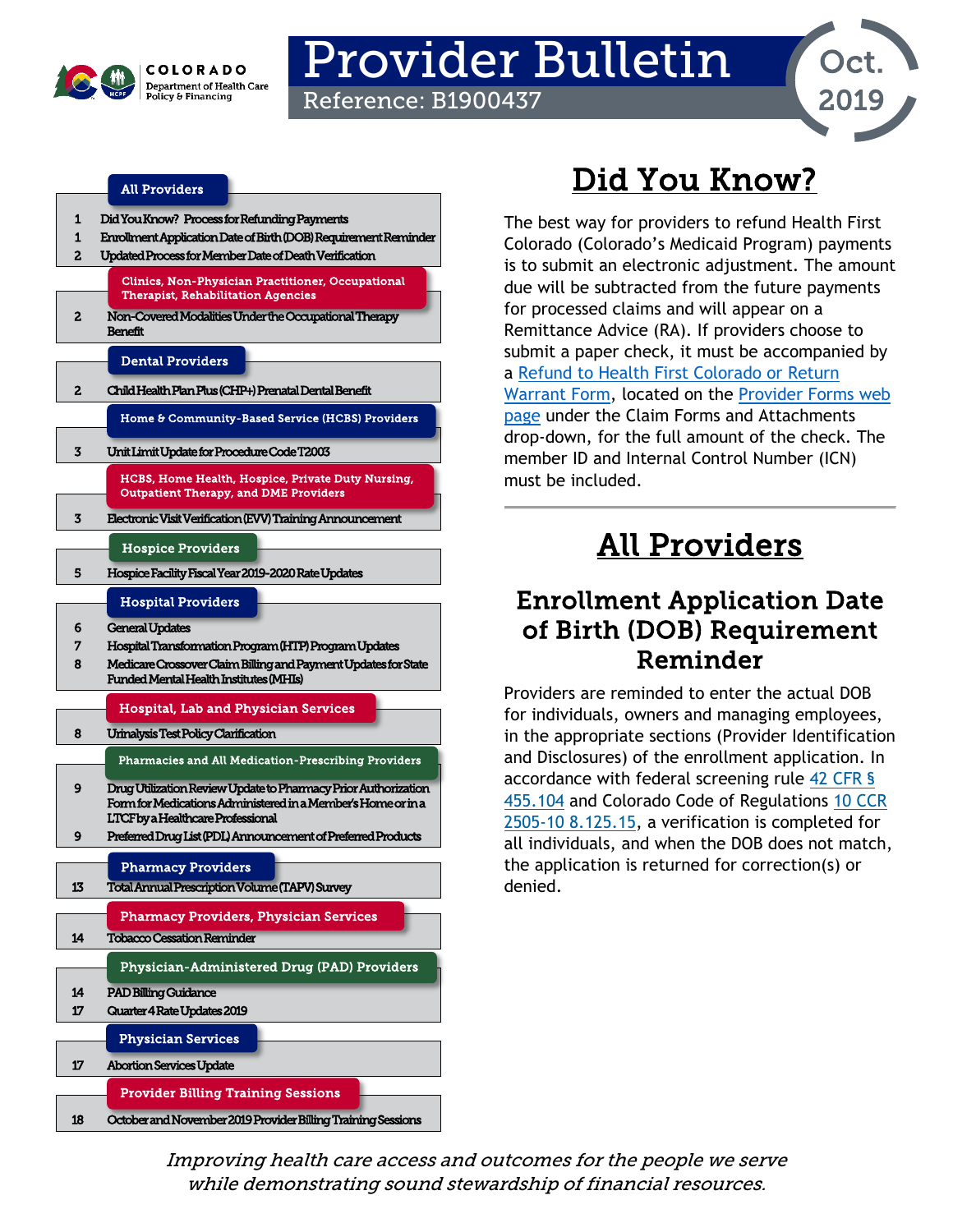### <span id="page-1-0"></span>Updated Process for Member Date of Death (DOD) Verification

A future update to the Colorado interChange will match the member DOD to the DOD in the Colorado Benefits Management System (CBMS), the eligibility system of record. This update will ensure Colorado interChange has valid and complete member information and prevent billing issues for providers.

## <span id="page-1-4"></span>Clinics, Non-Physician Practitioner, Occupational Therapist, Rehabilitation Agencies

### <span id="page-1-1"></span>Non-Covered Modalities Under the Occupational Therapy Benefit

The following modalities are not covered under the occupational therapy benefit for Health First Colorado due to not meeting the medical necessity standard. See [10 C.C.R. 2505-10, § 8.076.1.8.](https://www.colorado.gov/pacific/hcpf/department-program-rules-and-regulations)

- Eye Movement Desensitization and Reprocessing
- Internal Family Systems
- Relationship Development Intervention

Refer to the [Outpatient Physical and Occupational Therapy billing manual](https://www.colorado.gov/pacific/sites/default/files/CMS1500_PT_OT%20v1_11.pdf) for more information, located on the [Billing Manuals web page](https://www.colorado.gov/pacific/hcpf/billing-manuals) under the CMS 1500 drop-down section.

<span id="page-1-3"></span>Contact Alex Weichselbaum at [Alex.Weichselbaum@hcpf.state.co.us](mailto:Alex.Weichselbaum@hcpf.state.co.us) with any questions.

## Dental Providers

### Child Health Plan Plus (CHP+) Prenatal Dental Benefit

<span id="page-1-2"></span>Effective October 1, 2019, dental services will be available for CHP+ prenatal women. The benefits are the same as services provided for current CHP+ children except for orthodontics (braces). These benefits include:

- Diagnostic services (exams and x-rays)
- Preventive (fluoride, sealants and cleanings)
- Basic restorative services (fillings)
- Endodontic (root canals)
- Emergency dental services

The annual maximum allowable is \$1,000 per calendar year (July 1 through June 30) while the member is eligible and enrolled. As with all CHP+ benefits, families with a higher income may be required to pay a small fee (co-pay) when they receive services.



Contact DentaQuest at 1-855-225-1731, TTY 711, for more information on this policy or billing.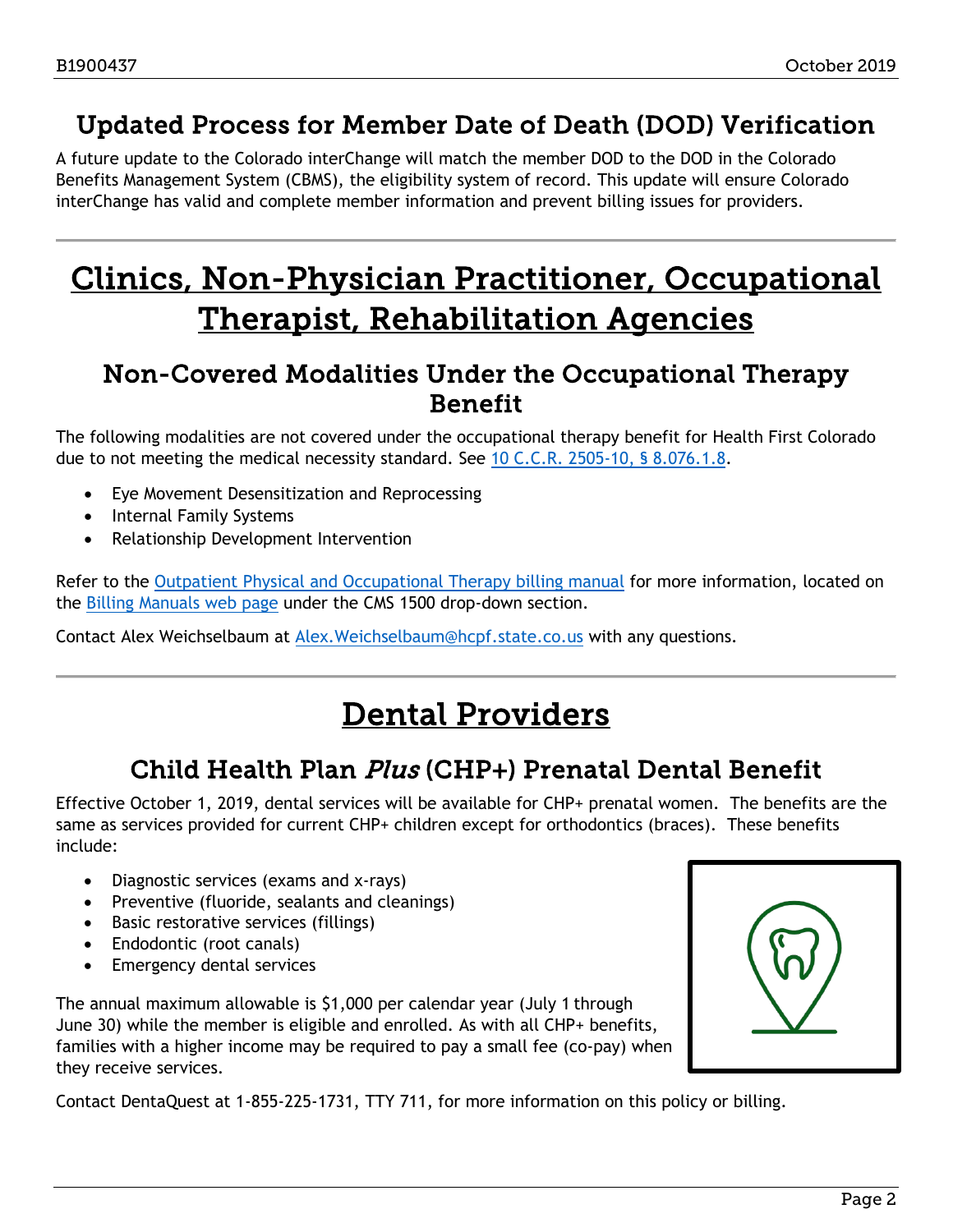## <span id="page-2-2"></span>Home & Community-Based Service (HCBS) Providers

### Unit Limit Update for Procedure Code T2003

<span id="page-2-0"></span>Effective August 1, 2019, procedure code T2003 (non-medical transportation) on the Supported Living Services (SLS) waiver had the unit limitation updated to twenty (20) units per month. Unit limits were set at two round trips per week; when exceeded, providers received a denial for Explanation of Benefits (EOB) 2383 - "Non-Medical Transportation HCBS-SLS waiver benefit limited to sixteen (16) units per month." In months in which there are five weeks, claims were being denied.

Claims denied for this were mass adjusted back to July 1, 2017. The overall limit of 208 units will remain unchanged.

Contact Tammie Taylor at [Tammie.Taylor@state.co.us](mailto:Tammie.Taylor@state.co.us) with any questions.

## <span id="page-2-3"></span>Home & Community-Based Service (HCBS), Home Health, Hospice, Private Duty Nursing, Outpatient Therapy, and Durable Medical Equipment Providers

### <span id="page-2-1"></span>Electronic Visit Verification (EVV) Training Announcement

The [21st Century CURES Act](https://docs.house.gov/billsthisweek/20161128/CPRT-114-HPRT-RU00-SAHR34.pdf)[,](http://r20.rs6.net/tn.jsp?f=001YuP509-5FPYQ4_Fohb8jKtLfiqS1evfqf5JsGLAJLPXYJ3pZbEHWfhFfw2VsYnkGy_YRPKRpbm_zroMAbH3x1EJX65nOzkyPGW9TjeUts4bDI4C3T3eVzozc7asJJIDVskRjQTNhnAUX6Ue3Rykg0tFfZZ1Z3WYGR20Y3BbgWcpgZ6neQ5Hv8TA3BWL8Fq6b_F-FBj1SHl-SLDEB0LG0LA==&c=3Yn0gB2G0RydD8GQNkhOE3NVZsyEn99ZKF37KVY8mYvXuq7164XZuA==&ch=H4apt0ljnhXjpuGSLSDXXLu02VMw7BXZ076FwD2-6gkBOdnh7IMglA==) passed in December 2016, requires state Medicaid programs to implement EVV for Personal Care and Home Health services. Per section 12006, all states must implement an EVV system to avoid a reduction in federal Medicaid funding. EVV is an electronic-based system that verifies when provider visits occur and documents the precise time services begin and end, ensuring that members receive authorized services. For federal compliance, all EVV systems must collect the six points of data listed below.

- 1. Type of service performed
- 2. Individual receiving the service
- 3. Date of the service
- 4. Location of service delivery
- 5. Individual providing the service
- 6. Time the service begins and ends

Within calendar year 2020, the Department of Health Care Policy & Financing (the Department) will **require**  Health First Colorado providers of EVV mandated home and community-based and state plan services to use EVV. Colorado is implementing EVV for federally required services and additional services that are similar in nature and service delivery. A list of services that require EVV in Colorado is below.

Participation in Colorado's EVV implementation is **mandatory** for all agencies that provide the following programs and services. Provider agencies not in compliance with EVV upon Department mandate may experience a disruption in reimbursement.

| Services Mandated for Colorado EVV Implementation*          |  |                      |  |
|-------------------------------------------------------------|--|----------------------|--|
| Behavioral Therapies (provided in the<br>home or community) |  | Life Skills Training |  |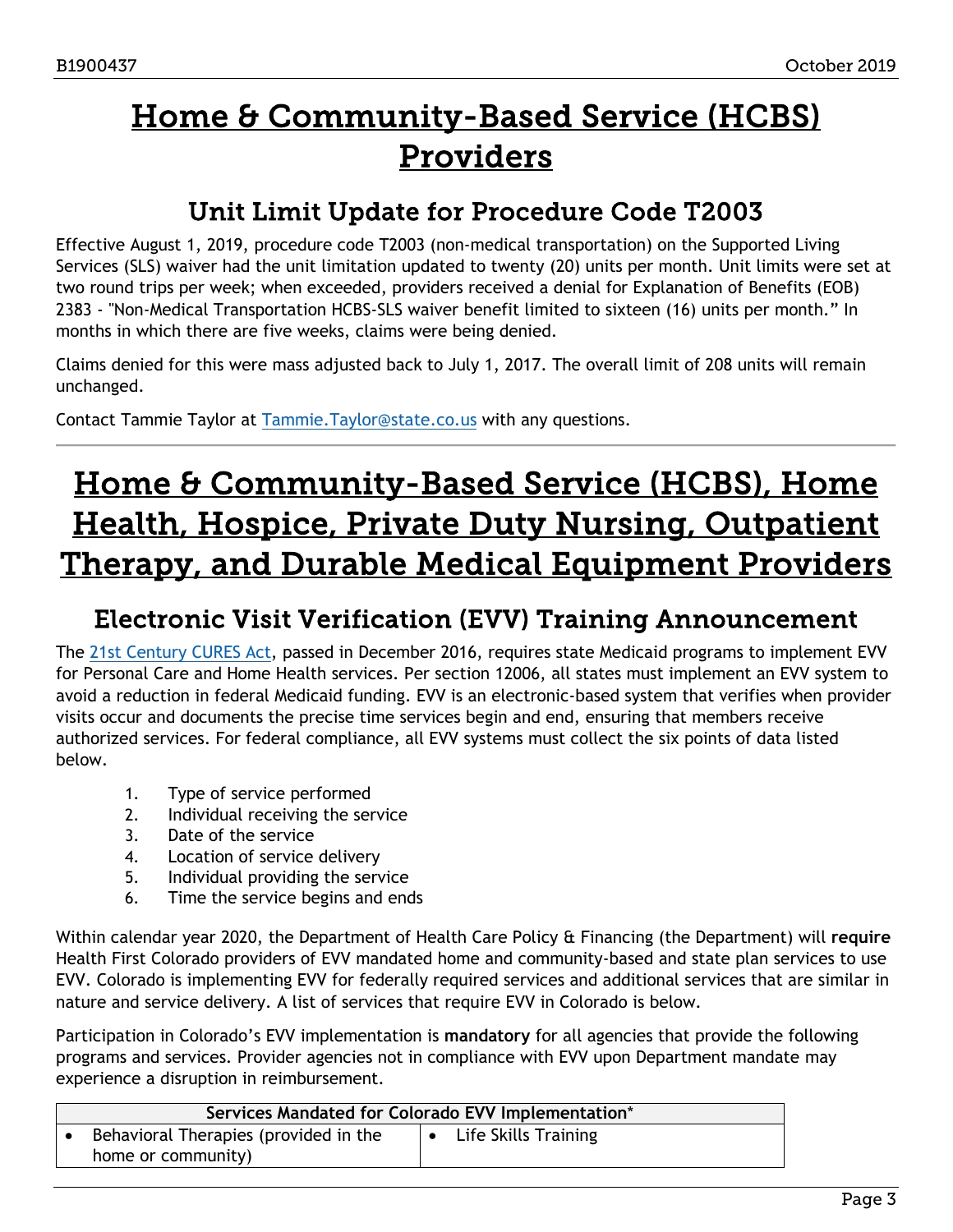|           | Services Mandated for Colorado EVV Implementation* |           |                                         |  |  |
|-----------|----------------------------------------------------|-----------|-----------------------------------------|--|--|
| $\bullet$ | <b>Consumer Directed Attendant Support</b>         |           | Occupational Therapy (provided in the   |  |  |
|           | Services (CDASS)                                   |           | home)                                   |  |  |
|           | Durable Medical Equipment (requiring in-           | $\bullet$ | Physical Therapy (provided in the home) |  |  |
|           | home setup) - delayed                              |           | Pediatric Behavioral Health             |  |  |
|           | Home Health: RN, LPN, CNA, PT, OT, SLP             | $\bullet$ | <b>Pediatric Personal Care</b>          |  |  |
|           | Homemaker                                          |           | Personal Care                           |  |  |
|           | Hospice                                            |           | <b>Private Duty Nursing</b>             |  |  |
|           | Independent Living Skills Training (ILST)          | ٠         | Respite (provided in the home or        |  |  |
| $\bullet$ | In-Home Support Services (IHSS)                    |           | community)                              |  |  |
|           |                                                    |           | Speech Therapy (provided in the home)   |  |  |
|           |                                                    |           | Youth Day                               |  |  |

#### *\*Services subject to change*

*\*Facility-based Per Diem Services, Managed Care, Program of All-inclusive Care for the Elderly (PACE) and other Capitated Services* 

#### **Colorado Implementation**

The Colorado EVV program will deploy a **hybrid model**. A hybrid model means that a provider agency may choose to use the State EVV Solution at no cost or utilize an alternate EVV vendor. The Department has subcontracted with Sandata Technologies for State EVV Solution. The State Solution will utilize three EVV technologies: mobile application, telephony and a provider web portal. Providers who choose to utilize an alternate EVV solution must ensure that their system is configured to Colorado EVV rules and requirements.

A list of [vendors who have interfaced with Sandata in other states](https://www.colorado.gov/pacific/sites/default/files/Electronic%20Visit%20Verification-Vendor%20List-September%202019.pdf) is available on the [Electronic Visit](https://www.colorado.gov/hcpf/evv)  [Verification web page](https://www.colorado.gov/hcpf/evv) [u](http://r20.rs6.net/tn.jsp?f=001YuP509-5FPYQ4_Fohb8jKtLfiqS1evfqf5JsGLAJLPXYJ3pZbEHWfhFfw2VsYnkGAefoWKBn_sgsPrFn7IqBCA7ZKa-dkL-3a6cw7p9y0Z7-M6HxgtatIOEE3FY1XE9g8d5iBIuQadiz0gTPN3gjR-hXSCPmpbr2&c=3Yn0gB2G0RydD8GQNkhOE3NVZsyEn99ZKF37KVY8mYvXuq7164XZuA==&ch=H4apt0ljnhXjpuGSLSDXXLu02VMw7BXZ076FwD2-6gkBOdnh7IMglA==)nder the Resources button. Interface time may be reduced by choosing a vendor from this list. The Department does not endorse any vendor or recommend using a vendor from this list. It is each provider's responsibility to have a functional EVV solution by the date mandated by the Department. The Department anticipates mandating EVV in late summer 2020.

#### **Option One: State EVV Solution**

#### **Training Overview**

- Training is free and mandatory
- Training registration is open
- Credentials for the State EVV Solution will be sent after September 30, 2019
- Classroom and webinar trainings are for providers using the State EVV Solution
- Limited to two staff members per provider ID for classroom and webinar modalities
- Self-paced training is for providers using the State EVV Solution and providers using an alternate EVV system

#### [Register for State Solution Provider Training](https://www.sandatalearn.com/?KeyName=coevvprovider)

#### **Training Resources**

- [Provider Training Registration Quick Reference Guide](https://www.colorado.gov/pacific/sites/default/files/CO%20EVV%20Agency%20Provider%20Training%20Registration%20Quick%20Reference%20Guide-July%202019.pdf)
- [EVV Agency Provider Participant Training Guide](https://www.colorado.gov/pacific/sites/default/files/Colorado%20Standard%20Sandata%20EVV%20Agency%20Provider_Participant%20Training%20Guide_w%20Scheduling%20Master_08.13.2019.pdf)
- [EVV Training Supplemental Materials Guide](https://www.colorado.gov/pacific/sites/default/files/Colorado%20Sandata%20EVV%20Training%20Supplemental%20Materials%20Guide_08.13.2019.pdf)
- [Electronic Visit Verification State Solution Provider Information](https://www.colorado.gov/hcpf/electronic-visit-verification-state-solution-provider-information)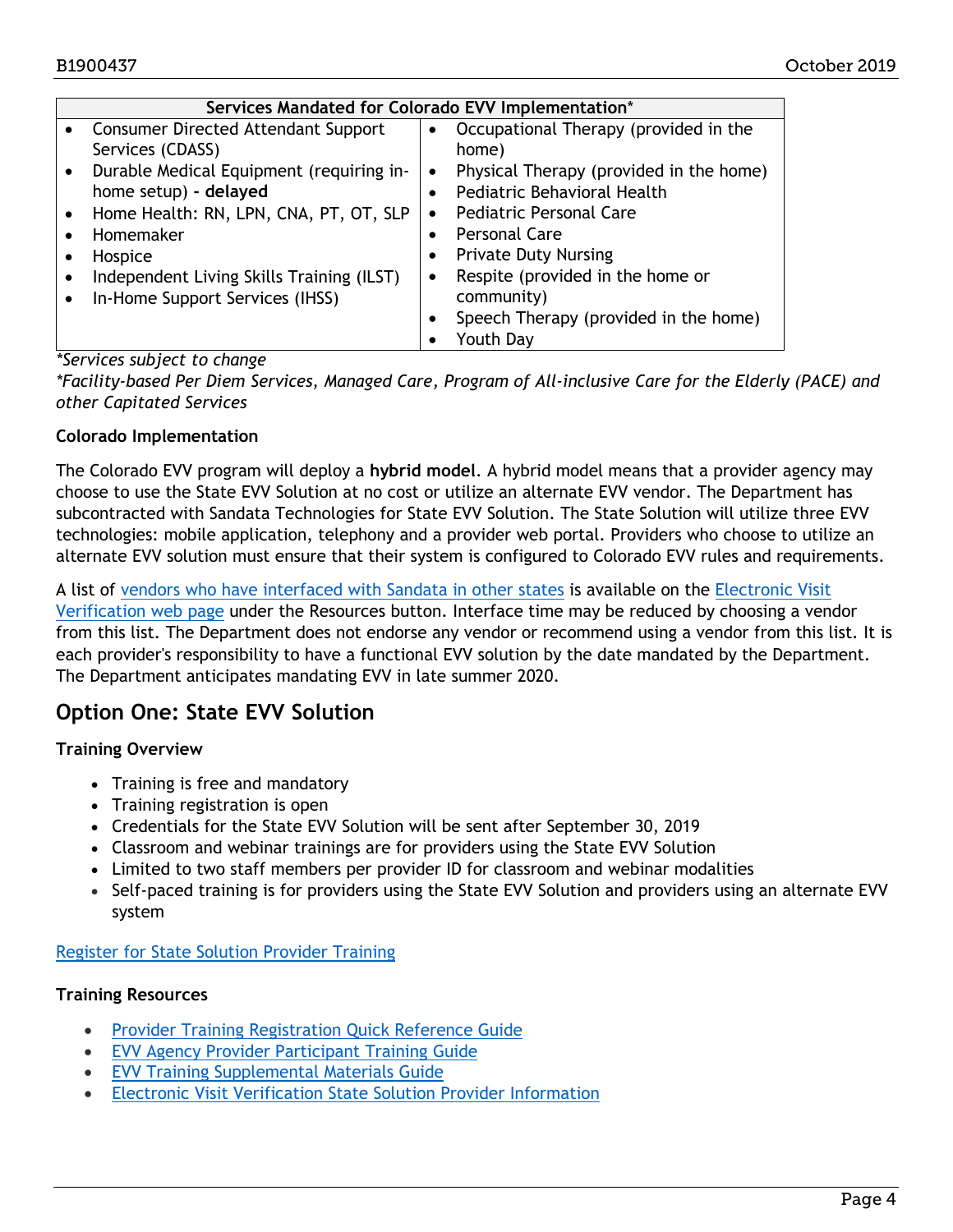### **Option Two: Provider Choice System**

Providers who will be using a third-party EVV vendor will utilize two instructional documents for interfacing with the Sandata Data Aggregator:

- [Requirement Specification for Receipt of Alternate Electronic Visit Verification Systems Data \(altEVV\)](https://www.colorado.gov/pacific/sites/default/files/OpenEVV-altEVV%20-%20v7.1%20FINAL_June2019.pdf)
	- This document contains generic specifications which outline the requirements for using the Sandata Real Time Interface. This interface includes clients, employees, visits, and their associated calls as well as the ability to send data related to visit modifications.
- Colorado HCPF Third Party EVV Companion [Guide to Third Party Alternate EVV System Specification](https://www.colorado.gov/pacific/sites/default/files/Addendum_altEVV%20Colorado%20v1.4_June2019.pdf)
	- $\circ$  This document is an addendum which outlines the requirements specific to the Colorado's EVV program. This document explains all required fields, data, and expected values required by Colorado EVV.

#### **Training Overview**

- Training is free and mandatory
- Training registration is open
- Aggregator training that is available may be completed before or after interface testing
- Aggregator log-in credentials will be sent after September 30, 2019
- Self-paced eLearning is the only training option available to Provider Choice System users

[Register for Provider Choice System Training](http://www.sandatalearn.com/?KeyName=COaltevv)

#### **Questions About Training?**

Contact the EVV Provider Help Desk at 855-871-8780 or [CO-HCPF-](mailto:CO-HCPF-EVVProviderHelpdesk@etraconline.net)[EVVProviderHelpdesk@etraconline.net](mailto:CO-HCPF-EVVProviderHelpdesk@etraconline.net) with any questions about training.

#### **Learn More**

Information and updates about EVV are available on th[e](http://r20.rs6.net/tn.jsp?f=001YuP509-5FPYQ4_Fohb8jKtLfiqS1evfqf5JsGLAJLPXYJ3pZbEHWfhFfw2VsYnkGAefoWKBn_sgsPrFn7IqBCA7ZKa-dkL-3a6cw7p9y0Z7-M6HxgtatIOEE3FY1XE9g8d5iBIuQadiz0gTPN3gjR-hXSCPmpbr2&c=3Yn0gB2G0RydD8GQNkhOE3NVZsyEn99ZKF37KVY8mYvXuq7164XZuA==&ch=H4apt0ljnhXjpuGSLSDXXLu02VMw7BXZ076FwD2-6gkBOdnh7IMglA==) [Electronic Visit](https://www.colorado.gov/hcpf/evv)  [Verification web page](https://www.colorado.gov/hcpf/evv)[.](http://r20.rs6.net/tn.jsp?f=001YuP509-5FPYQ4_Fohb8jKtLfiqS1evfqf5JsGLAJLPXYJ3pZbEHWfhFfw2VsYnkGAefoWKBn_sgsPrFn7IqBCA7ZKa-dkL-3a6cw7p9y0Z7-M6HxgtatIOEE3FY1XE9g8d5iBIuQadiz0gTPN3gjR-hXSCPmpbr2&c=3Yn0gB2G0RydD8GQNkhOE3NVZsyEn99ZKF37KVY8mYvXuq7164XZuA==&ch=H4apt0ljnhXjpuGSLSDXXLu02VMw7BXZ076FwD2-6gkBOdnh7IMglA==) Providers are encouraged to visit this web page often for the latest EVV news and any upcoming training announcements.

<span id="page-4-1"></span>The Department looks forward to working with providers on successful EVV implementation. Contact [evv@state.co.us](mailto:evv@state.co.us) with any questions on EVV.

## Hospice Providers

### Hospice Facility Fiscal Year 2019-2020 Rate Updates

<span id="page-4-0"></span>The Department has finalized the Hospice Facility rates effective October 1, 2019, through September 30, 2020. All facility rates have been loaded in the Colorado interChange and reimbursement should reflect updated rates for all claims billed for dates of service on or after October 1, 2019.

A Hospice Room and Board fee schedule effective October 1, 2019, through September 30, 2020, will be provided with the Department communication upon implementation of the rates.

Contact Victoria Martinez at [Victoria.L.Martinez@](mailto:Victoria.L.Martinez@hcpf.state.co.us) state.co.us for additional support or with questions regarding rates. Contact Alex Koloskus at [Alexandra.Koloskus@state.co.us](mailto:Alexandra.Koloskus@state.co.us) for additional support or with questions regarding policy.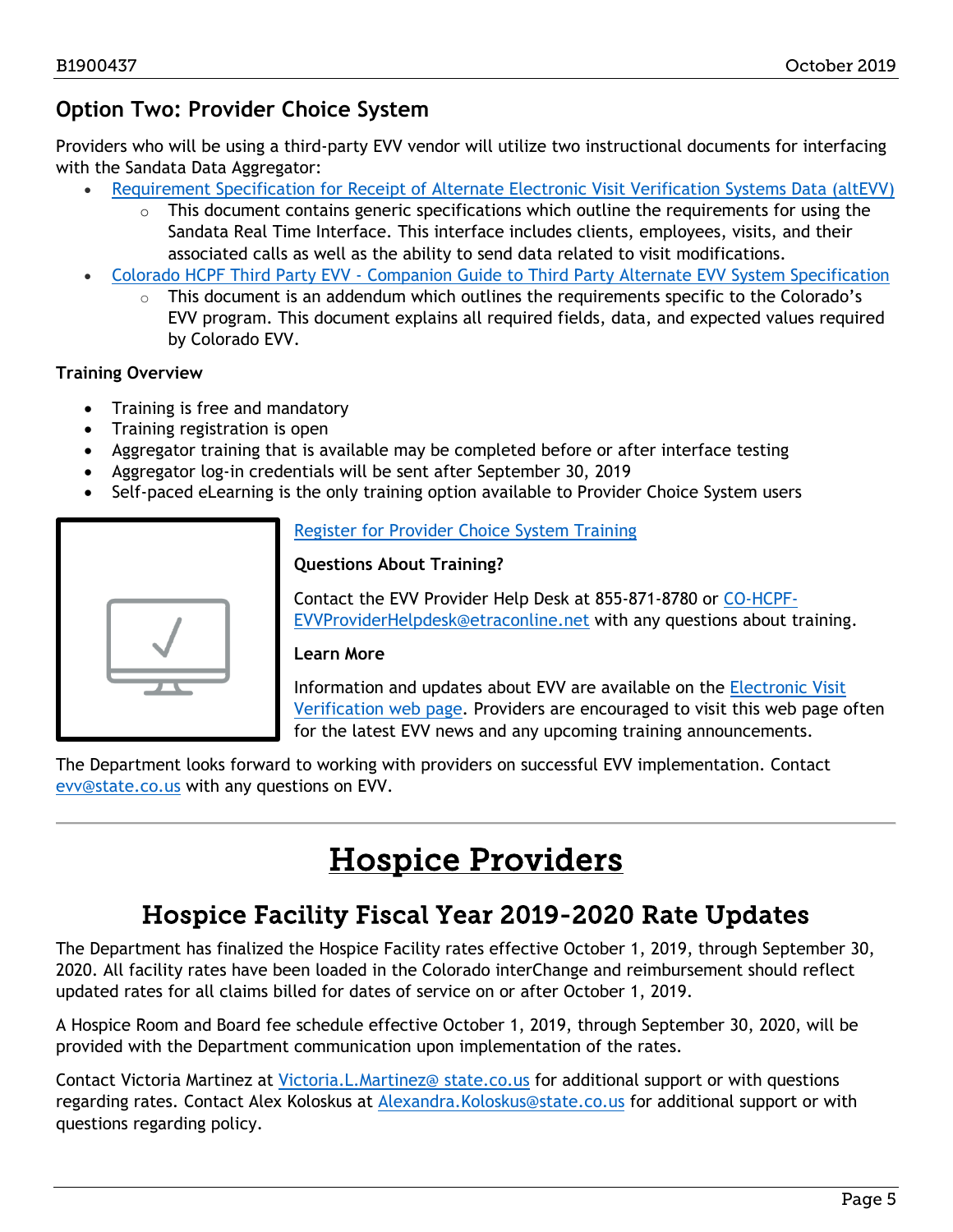## Hospital Providers

### General Updates

#### <span id="page-5-1"></span><span id="page-5-0"></span>**Inpatient Hospitals**

**CMS Approval for Fiscal Year (FY) 2019-20 Inpatient Hospital Base Rates**

The Department has received notification from the Centers for Medicare & Medicaid Services (CMS) that FY 2019-20 Inpatient Hospital Rates were approved.

- New base rates were loaded into system as of September 5, 2019.
- As of September 16, 2019, all inpatient hospital claims with a last date of service between July 1, 2019, and September 4, 2019, will be reprocessed.

#### **October 2019 ICD-10 Update**

The Department will be updating the 3M software to accommodate the updated ICD-10 code set. Colorado will continue using APR-DRG Version 33 with this update.

Contact Diana Lambe at [Diana.Lambe@state.co.us](mailto:Diana.Lambe@state.co.us) with any questions.

#### **Inpatient Hospital Per Diem Rate Group**

Visit the [Inpatient Hospital Per Diem Reimbursement Group web page](https://www.colorado.gov/pacific/hcpf/inpatient-hospital-diem-reimbursement-group) for information on meetings, posted rates and announcements on Long Term Acute Care and Rehabilitation Per Diem Rates.

There are no meetings currently scheduled. Past meeting materials are available on the Hospital [Stakeholder Engagement Meetings web page.](https://www.colorado.gov/pacific/hcpf/hospital-stakeholder-engagement-meetings)

#### **Outpatient Hospitals**

#### **October 2019 Enhanced Ambulatory Patient Grouping (EAPG) Module Update**

The Department will be updating the 3M software which utilizes the EAPG methodology to version 2019.3.0 during the first week of October. This change will accommodate the quarterly Healthcare Common Procedure Coding System (HCPCS)/Current Procedural Terminology (CPT) updates as well as the updated ICD-10 code set. Colorado will continue using EAPG version 3.10 with this update.

Contact Andrew Abalos at [Andrew.Abalos@state.co.us](mailto:Andrew.Abalos@state.co.us) with any questions regarding EAPG.

#### **All Hospital Providers**

#### **Bi-Monthly Hospital Stakeholder Engagement Meetings**

The Department will continue to host bi-monthly Hospital Engagement meetings to discuss current issues regarding payment reform and operational processing. The next meeting is scheduled for **Friday, November 1, 2019, 9:00 a.m.-12:30 p.m. at 303 E 17th Ave, Denver, Conference Room 7B & 7C. Calendar Year 2019 is currently posted and Calendar 2020 schedule will be announced at our next meeting.**

[Sign up to receive the Hospital Stakeholder Engagement Meeting newsletters.](https://visitor.r20.constantcontact.com/manage/optin?v=001HfxrbpGNWZ0lZnPp6t3PG2s9XPNl8ZvgFdjsKvSnhIy8z9JmHyp6DeoLJ3saT6x0SeqRR1ub149uoXxe1ok4jTzfMSQ0BN7S5vcLiRO7gdY%3D)

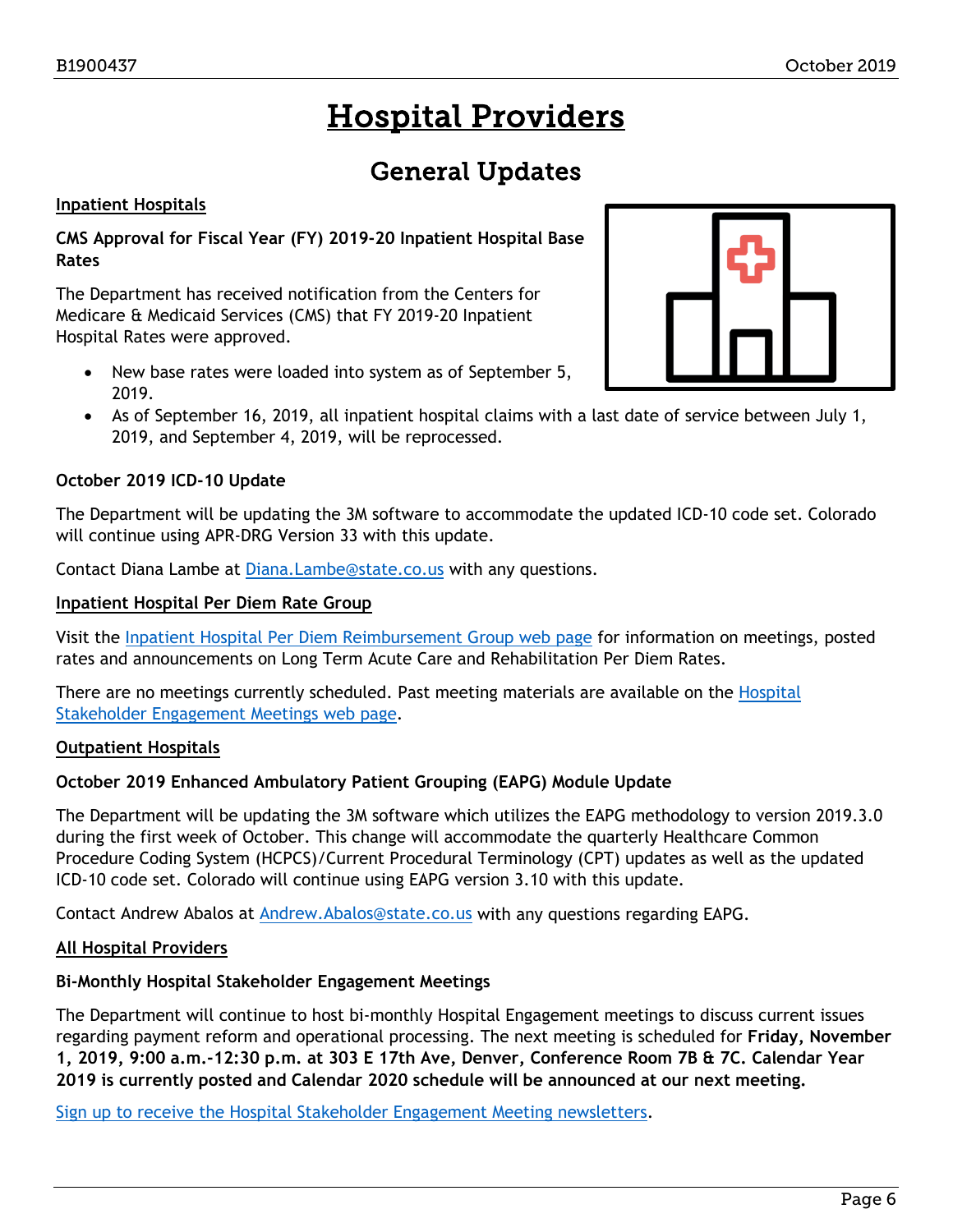#### [Visit the Hospital Engagement Meeting web page for more details, meeting schedule and past meeting](https://www.colorado.gov/pacific/hcpf/hospital-stakeholder-engagement-meetings)  [materials.](https://www.colorado.gov/pacific/hcpf/hospital-stakeholder-engagement-meetings)

Contact Elizabeth Quaife at [Elizabeth.Quaife@state.co.us](mailto:Elizabeth.Quaife@state.co.us) with any questions or topics to be discussed at future meetings. Advance notice will provide the Rates team time to bring additional Department personnel to the meetings to address different concerns.

### Hospital Transformation Program (HTP) Program Updates

#### <span id="page-6-0"></span>**Update on HTP Communications Archives**

The [HTP Newsletters and Communications Archive web page](https://www.colorado.gov/pacific/hcpf/htp-newsletter-archive) was restructured to give more transparency to historic communications between the Department and stakeholders. In addition to archives of past editions of the HTP Newsletters, the web page now includes, and will continue to include, additional communications regarding HTP. Visit the [HTP Newsletter and Communications Archive web page](https://www.colorado.gov/pacific/hcpf/htp-newsletter-archive) for more information.

#### **Scoring Framework Posted**

[The Scoring Framework,](https://www.colorado.gov/pacific/sites/default/files/2019%20August%20Scoring%20Framework_0.pdf) the revised version of how measures will be scored, has been posted to the [Colorado Hospital Transformation Program web page](https://www.colorado.gov/pacific/hcpf/colorado-hospital-transformation-program) under Hospital Transportation Program Overview & Framework. Hospitals will be evaluated on both state and local measures, with local measures being chosen by hospitals to specifically reflect the needs in their community as identified through the Community and Health Neighborhood Engagement (CHNE) process. The document outlines the program pieces that have associated penalties and incentives, and at what levels.



[The proposal](https://www.colorado.gov/pacific/sites/default/files/2019%20August%20Scoring%20Framework_0.pdf) for calculating the total required effort for measures is that each hospital will be required to work on a set of statewide and local measures equal to 100 points. The number, mix and points per measure will vary according to hospital size, defined by bed count or specialty type. As it has been throughout the development of the HTP, the development process has been open, transparent and inclusive of stakeholder and community input and feedback.

The work of the Colorado Hospital Association (CHA) and the various workgroups who participated in this important collaboration is greatly appreciated. Contact the HTP team at [COHTP@state.co.us](mailto:COHTP@state.co.us) with any questions or comments.

#### **Rural Support Fund**

The Department is beginning the process of holding preliminary meetings with a small group of hospitals to discuss the Rural Support Fund component of the HTP. Pending approval from the Centers for Medicare & Medicaid Services (CMS), this part of the program will be under 1115 waiver authority to provide additional resources for non-resort, critical access and frontier hospitals. Additional information about this component of the program will be forthcoming and can be found in future editions of the HTP Newsletter.

#### **Providers are encouraged to visit the Colorado [Hospital Transformation Program web page](https://www.colorado.gov/pacific/hcpf/colorado-hospital-transformation-program) as well as read past editions of the HTP Newsletter on the [HTP Newsletter and Communications Archive web page.](https://www.colorado.gov/pacific/hcpf/htp-newsletter-archive)**

Contact Courtney Ronner at [Courtney.Ronner@state.co.us,](mailto:Courtney.Ronner@state.co.us) Hospital Relations and Communication Manager, at 303-866-2699 with any additional questions about the HTP.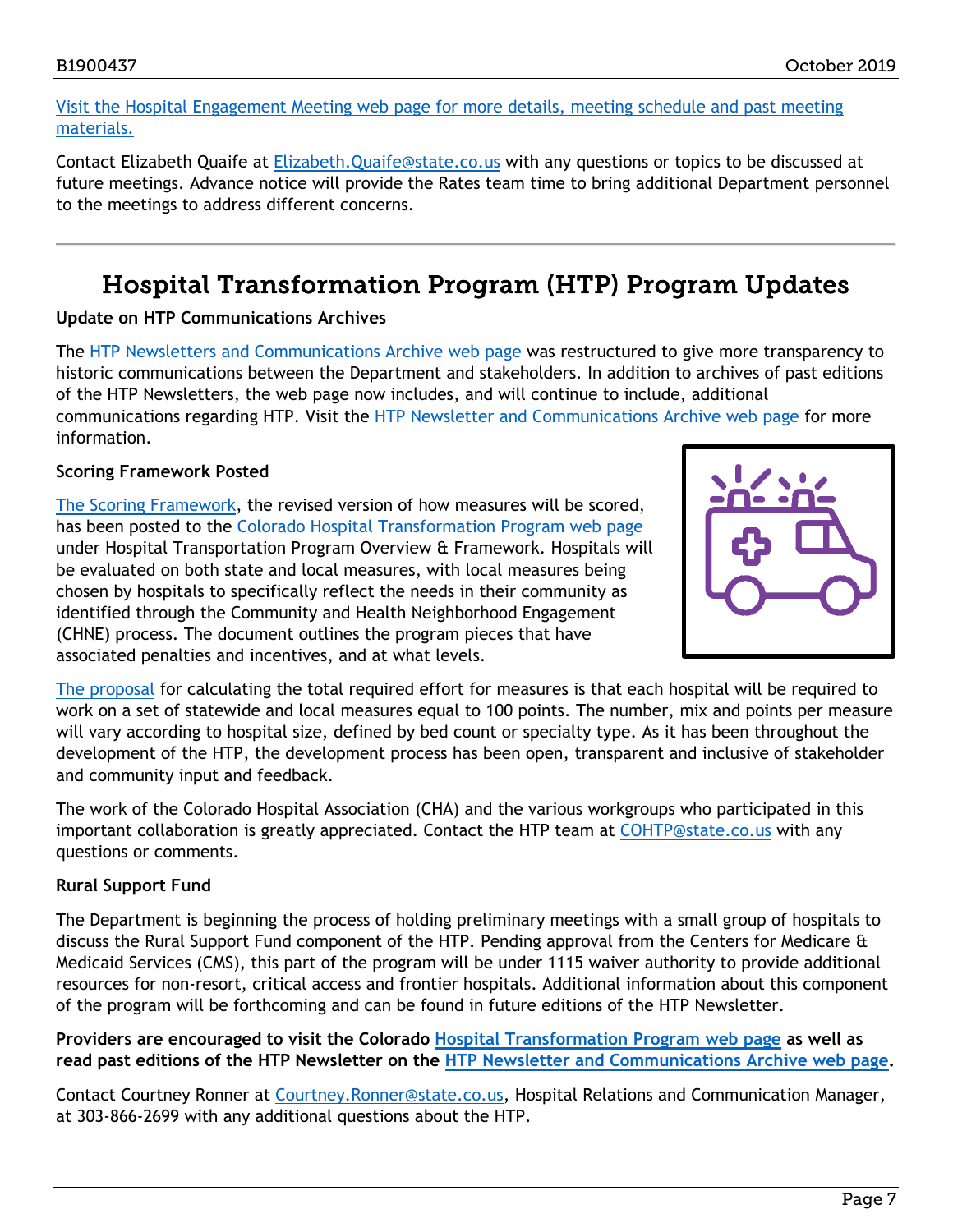### <span id="page-7-0"></span>Medicare Crossover Claim Billing and Payment Updates for State Funded Mental Health Institutes (MHIs)

Effective October 2, 2019, the Colorado interChange will be updated to ensure that State Funded MHIs are paid correctly for Medicare crossover claims. Services that have been provided since March 1, 2017, with incorrect payment will be reimbursed.

State Funded MHIs will be able to bill Medicaid for room and board and Medicare for the ancillary expenses. MHIs must manually enter the Medicare ancillary payment and the final payment should equal the Medicaid allowed amount payment (per diem x days) - Medicare payment (ancillary x days). The Provider Web Portal will be updated to allow providers to use a new Part B only/Part A checkbox when billing inpatient crossover claims for members that have TXIX benefits and Medicare Part A benefits during the stay.

## Hospital, Lab and Physician Services

### Urinalysis Test Policy Clarification

<span id="page-7-2"></span><span id="page-7-1"></span>This policy notice is intended to clarify the Department's requirements for substance-specific confirmatory tests ("confirmatory tests") as described in the [September 2017 Provider Bulletin \(B1700403\).](https://www.colorado.gov/pacific/sites/default/files/Bulletin_0917_B1700403.pdf)

Beginning October 1, 2017, the Department implemented unit limits on presumptive drug tests [Current Procedural Terminology (CPT) codes 80305, 80306 and 80307]. The unit limit is four (4) presumptive drug tests per month per client for each code. This unit limit applies to all provider types.

The Department also implemented a billing policy for confirmatory tests performed outside the hospital setting. Health First Colorado will reimburse providers for confirmatory tests only if they meet the medical necessity standard. See 10 [C.C.R. 2505-10, §](https://www.sos.state.co.us/CCR/GenerateRulePdf.do?ruleVersionId=6149&fileName=10%20CCR%202505-10%208.200) 8.076.1.8. If a provider of laboratory services is unable to demonstrate that a confirmatory test meets the definition of medical necessity, the test will not be eligible for reimbursement.



When processing claims, the Department will consider a positive or inconclusive presumptive test to be evidence of medical necessity for confirmatory tests. The presumptive test must have been administered within two (2) days prior to the confirmatory test. The positive or inconclusive results of the presumptive test must be scanned and attached to the claim for the confirmatory test.

If no presumptive test is performed prior to a confirmatory test, the provider will be required to include supporting documentation that demonstrates the medical necessity of the confirmatory test when submitting the claim.

Confirmatory tests without the corresponding positive or inconclusive presumptive test attached to the claim may not be eligible for reimbursement.

Contact Raine Henry at Raine. Henry@state.co.us with any questions concerning this policy.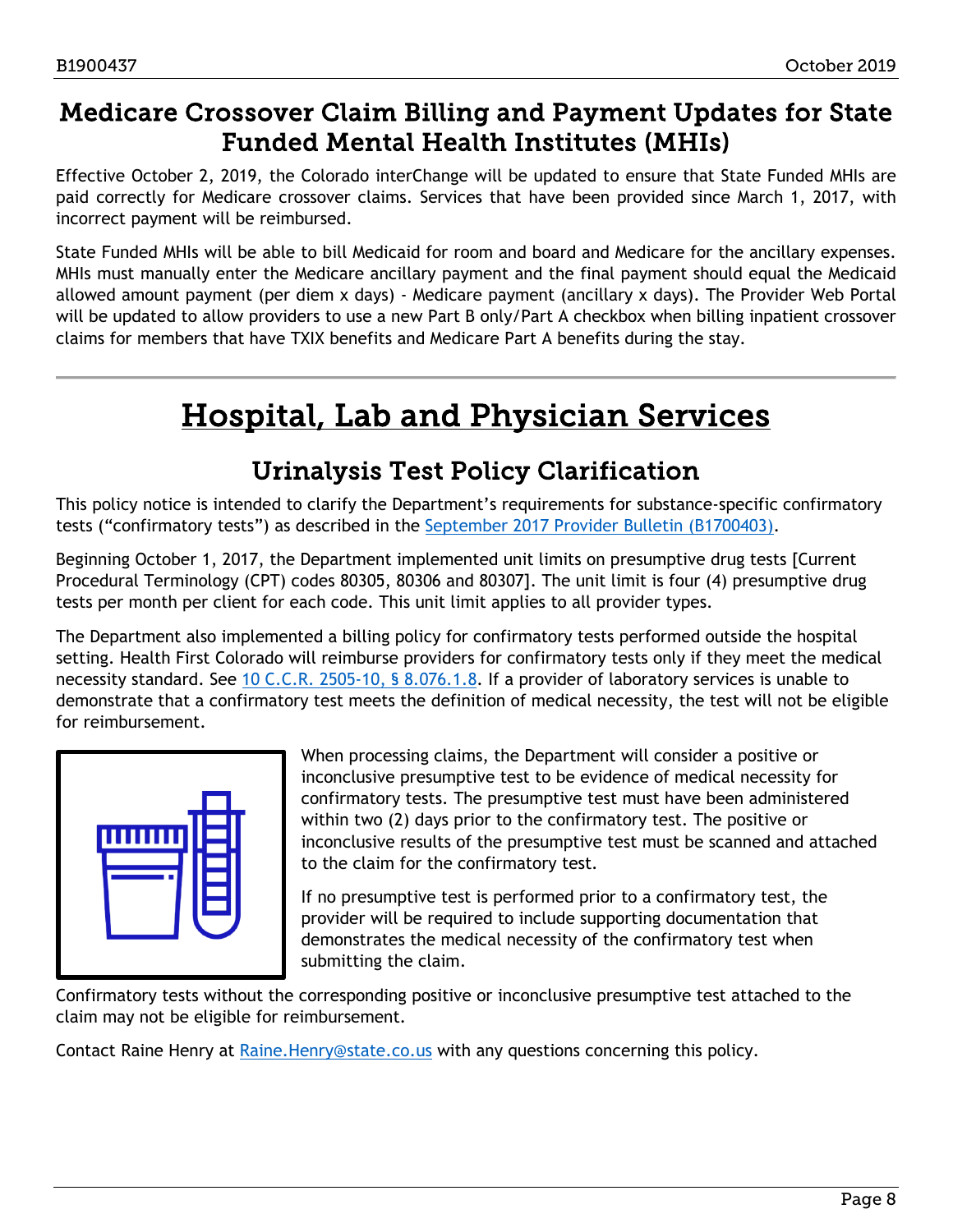## <span id="page-8-2"></span>Pharmacies and All Medication-Prescribing Providers

### <span id="page-8-0"></span>Drug Utilization Review Update to Pharmacy Prior Authorization Form for Medications Administered in a Member's Home or in a Long Term Care Facility (LTCF) by a Healthcare Professional

The Department currently allows for drugs administered by a healthcare professional to be payable through the pharmacy benefit when administered in the member's home or when administered in a LTCF. Drugs administered by a healthcare professional in a provider's office or clinic are billed through the medical benefit.

As part of changes made on August 1, 2019, additional information is required when submitting prior authorization (PA) requests (processed by Magellan) for medications administered by a healthcare professional when billed through the pharmacy benefit. The [Pharmacy Prior Authorization Form](https://www.colorado.gov/pacific/sites/default/files/CO_Prior_Authorization_Form%2006%202019.pdf) was recently updated to better clarify what information is needed from providers when submitting these typ[e](https://www.colorado.gov/hcpf/pharmacy-resources)s of requests. The **Pharmacy Prior Authorization Form can be accessed on the** [Pharmacy Resources web page](https://www.colorado.gov/hcpf/pharmacy-resources) under the Other Forms section.



PA requests for drugs that are administered by a healthcare professional will require the following additional information to be included:

- **For medications administered in a member's home by a home health agency or healthcare professional (home health administered):** Name of home health agency or healthcare professional; phone number; and when applicable for home health agencies, date and authorization number for current home health authorization on file.
- **For members receiving medication in an LTCF:** Name of facility and phone number.

For drugs that are not administered by a healthcare professional in the home or LTCF, there is no additional information needed and this section of the form does not need to be filled in. As a reminder to pharmacies, a '12' may be entered in the Place of Service field (307-C7), but only on claims for medication administered by a healthcare professional in the member's home.

Contact the Magellan Rx Management Pharmacy Call Center at 1-800-424-5725 for pharmacy claims or PA processing questions.

Contact Brittany Schock at [Brittany.Schock@state.co.us](mailto:Brittany.Schock@state.co.us) with any other questions.

### <span id="page-8-1"></span>Preferred Drug List (PDL) Announcement of Preferred Products

The following drug classes and preferred agents will become effective October 1, 2019, for Health First Colorado:

| <b>Anticoagulants</b>          |              |          |            |                  |                  |
|--------------------------------|--------------|----------|------------|------------------|------------------|
| Enoxaparin syringe             | Lovenox vial | Pradaxa  | Warfarin   | Xarelto 10mg, 15 | Xarelto Dosepack |
|                                | (BNR         |          |            | mg, 20mg tablet  |                  |
| <b>Anticonvulsants</b>         |              |          |            |                  |                  |
| Carbamazepine (all generic     |              | Clobazam | Clonazepam | Divalproex       | Dilantin 30mg    |
| formulations with exception of |              | tablet   |            |                  | capsule          |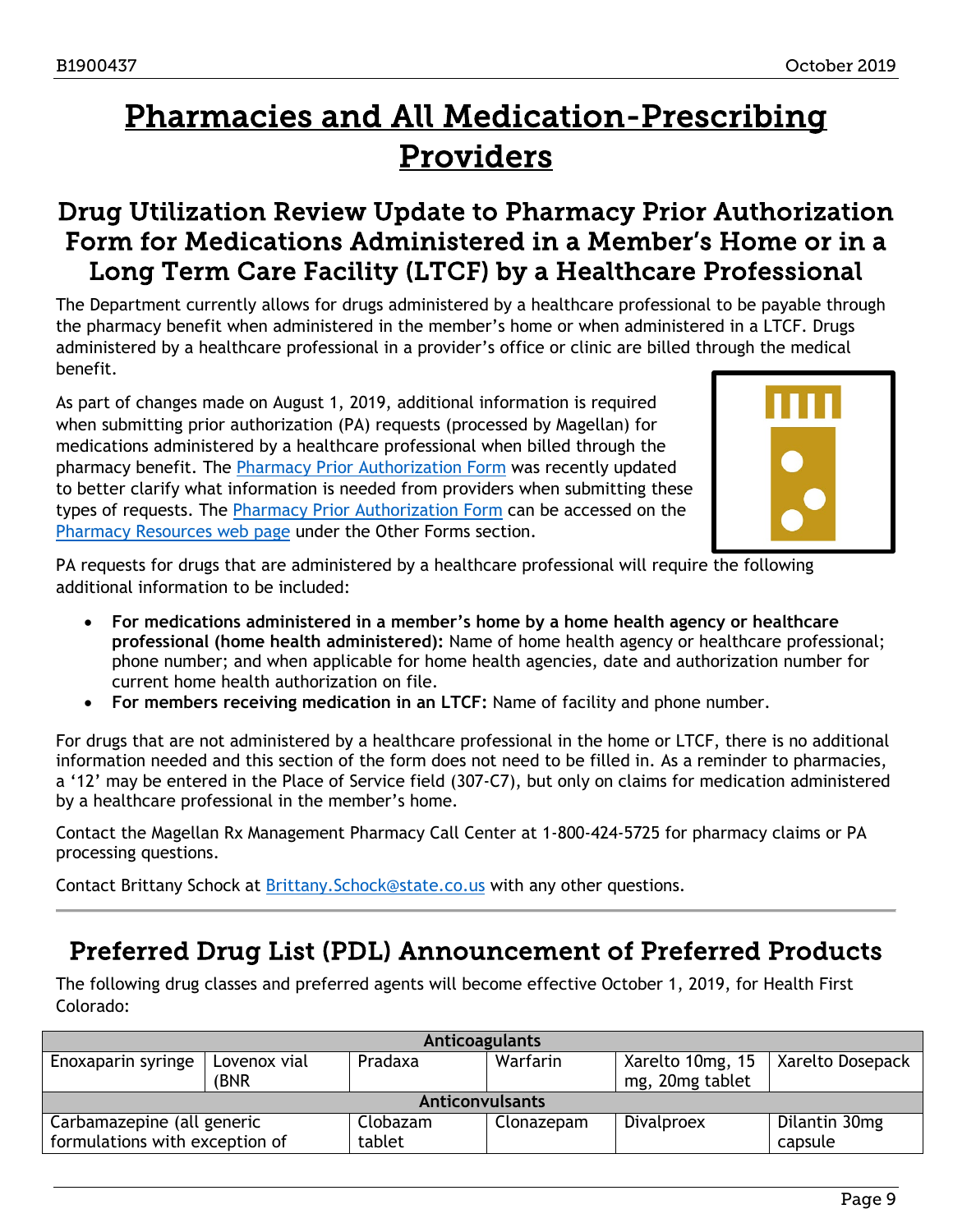| suspension; brand Tegretol<br>suspension preferred) |                                |                                                        |                      |                                                   |                        |  |
|-----------------------------------------------------|--------------------------------|--------------------------------------------------------|----------------------|---------------------------------------------------|------------------------|--|
| Ethosuxamide                                        | Felbatol                       | Lamotrigine tablet (bulk                               |                      | Oxcarbazepine                                     | Levetiracetam          |  |
|                                                     |                                | packaging)/chewable                                    |                      |                                                   |                        |  |
| Levetiracetam ER                                    | Phenobarbital                  | Phenytek                                               | Phenytoin            | Primidone                                         | Tegretol<br>suspension |  |
| Topiramate tablet/sprinkle                          |                                | Valproic Acid                                          | Zonisamide           |                                                   |                        |  |
|                                                     |                                | <b>Bone Resorption Suppression and Related Agents</b>  |                      |                                                   |                        |  |
| Alendronate 5mg, 10mg, 35mg, 70mg tablet            |                                |                                                        | Ibandronate tablet   |                                                   |                        |  |
|                                                     |                                | <b>Colony Stimulating Factors</b>                      |                      |                                                   |                        |  |
| Neupogen vial/syringe                               |                                |                                                        |                      |                                                   |                        |  |
|                                                     |                                | <b>Biguanides</b>                                      |                      |                                                   |                        |  |
| Metformin 500mg, 850mg, 1000mg tablet               |                                |                                                        |                      | Metformin ER 500mg tablet (generic Glucophage XR) |                        |  |
|                                                     |                                | <b>Meglitinides</b>                                    |                      |                                                   |                        |  |
|                                                     |                                | No changes                                             |                      |                                                   |                        |  |
|                                                     |                                | <b>DPP4 Inhibitors</b>                                 |                      |                                                   |                        |  |
| Janumet                                             | Janumet XR                     | Januvia                                                | Tradjenta            |                                                   |                        |  |
|                                                     |                                | <b>GLPI Agonists</b>                                   |                      |                                                   |                        |  |
| Bydureon pen/kit                                    |                                | <b>Byetta</b>                                          | Victoza              |                                                   |                        |  |
|                                                     |                                | <b>SGLT2 Inhibitors</b>                                |                      |                                                   |                        |  |
| Farxiga                                             |                                | Invokana                                               |                      | Jardiance                                         |                        |  |
|                                                     |                                | <b>Thiazolidinediones</b>                              |                      |                                                   |                        |  |
| Pioglitazone                                        |                                |                                                        |                      |                                                   |                        |  |
|                                                     |                                | <b>Amylin Analogs</b>                                  |                      |                                                   |                        |  |
|                                                     |                                | No changes<br><b>Erythropoiesis Stimulating Agents</b> |                      |                                                   |                        |  |
| Retacrit                                            |                                |                                                        |                      |                                                   |                        |  |
|                                                     |                                | <b>GI Motility Agents</b>                              |                      |                                                   |                        |  |
|                                                     | Movantik<br>Amitiza<br>Linzess |                                                        |                      |                                                   |                        |  |
| <b>Hereditary Angioedema</b>                        |                                |                                                        |                      |                                                   |                        |  |
| <b>Berinert</b>                                     |                                | Firazyr                                                |                      | Haegarda                                          |                        |  |
|                                                     |                                | <b>Ophthalmic Immunomodulators</b>                     |                      |                                                   |                        |  |
| Restasis single-use vial                            |                                |                                                        |                      |                                                   |                        |  |
|                                                     |                                | <b>Overactive Bladder Agents</b>                       |                      |                                                   |                        |  |
| Gelnique                                            | Oxybutynin                     | Oxybutynin IR                                          | Oxybutynin ER tablet |                                                   | <b>Toviaz</b>          |  |
|                                                     | syrup                          | tablet                                                 |                      |                                                   |                        |  |
|                                                     |                                | <b>Stimulants and Related Agents</b>                   |                      |                                                   |                        |  |
| Armodafinil                                         | Atomoxetine                    | Amphetamine Salts IR                                   |                      | Amphetamine Salts ER                              |                        |  |
| Dexmethylphenidate IR                               |                                | Focalin XR                                             | <b>Guanfacine ER</b> | Methylphenidate ER (generic                       |                        |  |
|                                                     |                                | (BNR)                                                  |                      | Concerta)                                         |                        |  |
| Methylphenidate IR (generic Ritalin IR)             |                                | Modafinil                                              |                      | Vyvanse capsule/chewable                          |                        |  |
| <b>Prenatal Vitamins</b>                            |                                |                                                        |                      |                                                   |                        |  |
| CitraNatal 90 DHA                                   | CitraNatal                     | CitraNatal B-                                          | CitraNatal           | CitraNatal                                        | <b>CitraNatal RX</b>   |  |
|                                                     | Assure                         | Calm                                                   | <b>DHA</b>           | Harmony                                           |                        |  |
| <b>Complete Natal</b><br><b>DHA</b>                 | Concept DHA                    | Concept OB                                             | <b>M-Natal Plus</b>  | <b>Nestabs</b>                                    | PNV OB+DHA             |  |
| <b>PNV-Ferrous Fumarate-Docu-FA</b>                 |                                | Prenaissance<br>Plus                                   | <b>Prenatal Plus</b> | Prenatal Vitamin Plus Low Iron                    |                        |  |
| <b>PrePLUS</b>                                      | Trinatal Rx 1                  | <b>Trust Natal</b><br><b>DHA</b>                       | Virt Advance         | Virt-Vite GT                                      | Vol-Plus               |  |
|                                                     |                                | <b>Oral Contraceptives</b>                             |                      |                                                   |                        |  |
| <b>Monophasic 28</b>                                |                                |                                                        |                      |                                                   |                        |  |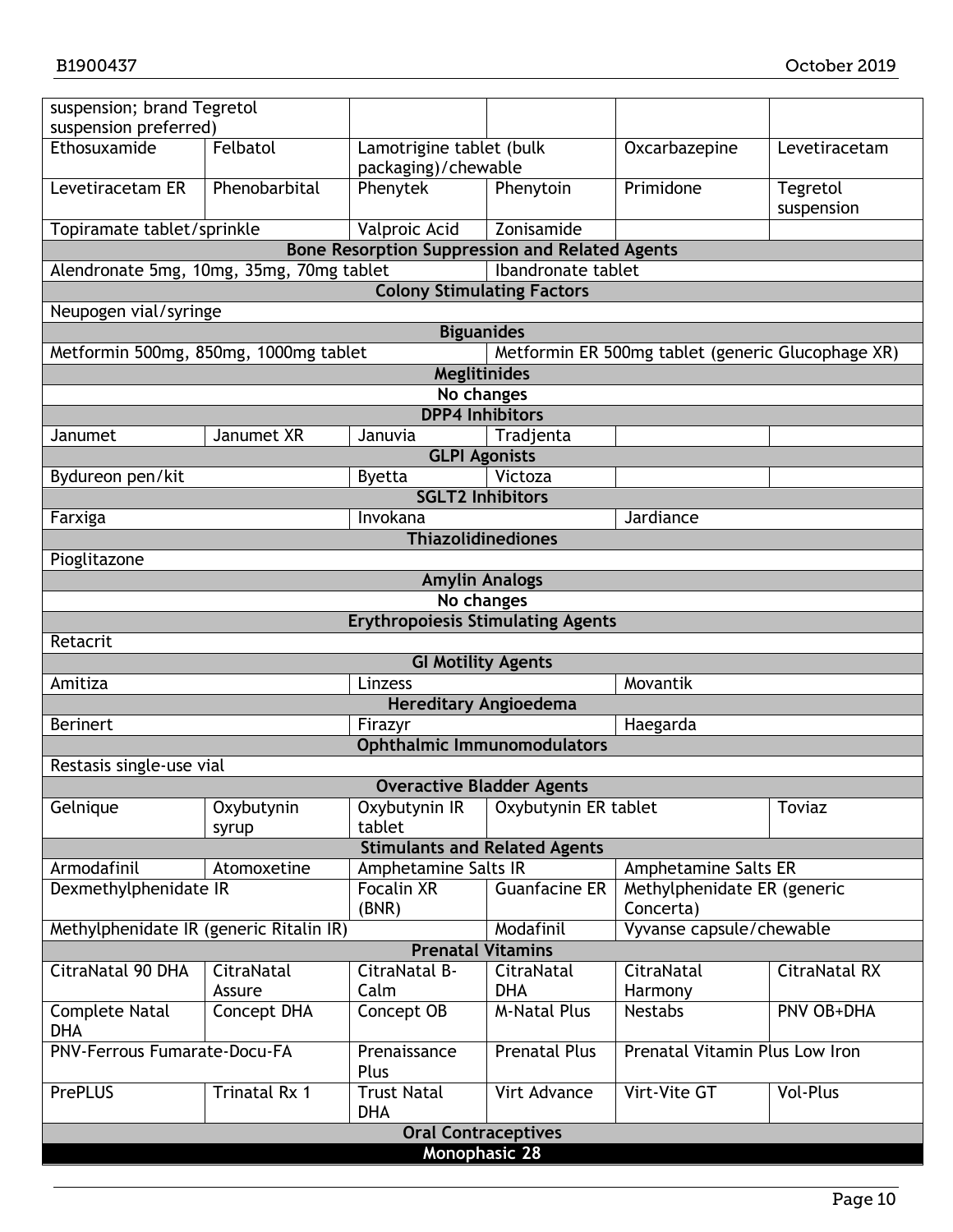| Altavera 28 0.15-<br>30                      | Alyacen 28 1-35               | Apri 28 0.15-30                                 | Aubra EQ-28<br>$0.1 - 20$               | Aviane 28 0.1-20                    | Balziva 28 0.4-35                            |
|----------------------------------------------|-------------------------------|-------------------------------------------------|-----------------------------------------|-------------------------------------|----------------------------------------------|
| Chateal 28 0.15-30                           | Cryselle 28 0.3-<br>30        | Cyclafem 28 1-<br>35                            | Dasetta 28 1-<br>35                     | Drosperinone-Eth Estradiol 28 3-30  |                                              |
| Elinest 28 0.3-30                            | Enskyce 28<br>$0.15 - 30$     | Estarylla 28<br>$0.25 - 35$                     | Ethynodiol-<br>Eth Estra 28<br>$1 - 35$ | Ethynodiol-Eth<br>Estra 28 1-50     | Falmina 28 0.1-<br>20                        |
| Femynor 28 0.25-<br>35                       | Isibloom 28<br>$0.15 - 30$    | Juleber 28<br>$0.15 - 30$                       | <b>Kelnor 28 1-35</b>                   | Kurvelo 28 0.15-<br>30              | Larissia 28 0.1-20                           |
| Lessina 28 0.1-20                            | Levonor-Eth Estrad 28 0.1-20  |                                                 | Levonor-Eth Estrad 28 0.15-30           |                                     | Levora 28 0.15-<br>30                        |
| Lillow 28 0.15-30                            | Low-Ogestrel 28<br>$0.3 - 30$ | Lutera 28 0.1-<br>20                            | Marlissa 28<br>$0.15 - 30$              | Mili 28 0.25-35                     | Mono-Linyah 28<br>$0.25 - 35$                |
| Mononessa 28<br>$0.25 - 35$                  | Norg-Ethin Estra 28 0.25-35   |                                                 | Nortrel 28<br>$0.5 - 35$                | <b>Nortrel 28 1-35</b>              | Ocella 28 3-30                               |
| Philith 28 0.4-35                            | Pirmella 28 1-35              | Portia 28 0.15-<br>30                           | Previfem 28<br>$0.25 - 35$              | Reclipsen 28<br>$0.15 - 30$         | Sprintec 28 0.25-<br>35                      |
| Sronyx 28 0.1-20                             | Syeda 28 3-30                 | Vienva 28 0.1-<br>20                            | Vyfemla 28<br>$0.4 - 35$                |                                     |                                              |
|                                              |                               | Monophasic 21                                   |                                         |                                     |                                              |
| Larin 21 1-20                                | Larin 21 1.5-30               | Norethind-Eth Estrad 21 1-20<br><b>Biphasic</b> |                                         | Nortrel 21 1-35                     |                                              |
| Azurette 28                                  |                               | Desogest-Eth Estra 28                           |                                         | Kariva 28                           |                                              |
|                                              | Bekyree 28                    |                                                 |                                         |                                     | Lo Loestrin FE 28<br>$1 - 10$                |
| Mircette 28                                  | Viorele 28                    |                                                 |                                         |                                     |                                              |
|                                              |                               | <b>Triphasic</b>                                |                                         |                                     |                                              |
| Alyacen 7-7-7 28                             | Cyclafem 7-7-7<br>28          | Dasetta 7-7-7<br>28                             | Enpresse 28                             | Levonest 28                         | Levonor-Eth<br><b>Estrad Triphasic</b><br>28 |
| Pirmella 7-7-7 28                            | Tri-Estarylla 28              | Tri-Femynor 28                                  | Tri-Linyah 28                           | Tri-Lo Estarylla<br>28              | Tri-Lo Marzia 28                             |
| Tri-Lo Sprintec 28                           | <b>Trinessa 28</b>            | Tri-Sprintec 28                                 | Tri-Vylibra Lo<br>28                    |                                     |                                              |
|                                              |                               | <b>Extended Cycle</b>                           |                                         |                                     |                                              |
| Amethia 91 0.03 - 0.15 - 0.01                |                               | Ashlyna 91 0.15-10-30                           |                                         | Introvale 91 0.15-<br>30            | Jolessa 91 0.15-<br>30                       |
| Levonorgest-Eth Estrad 0.09-20               |                               | Levonorgest-Eth Estrad 91 0.1-<br>$10 - 20$     |                                         | Levonorgest-Eth Estrad 91 0.15-0.03 |                                              |
| Levonorgest-Eth Estrad 91 0.15-0.03-<br>0.01 |                               | Levonorgest-Eth Estrad 91 0.15-<br>20-25-30     |                                         | Quasense 91<br>$0.15 - 30$          | Setlakin 91 0.15-<br>30                      |
|                                              |                               | <b>Continuous Cycle</b>                         |                                         |                                     |                                              |
| Aurovela FE 1-20                             | Blisovi FE 1-20               | Blisovi FE 1.5-<br>30                           | Jasmiel 3-20                            | Junel FE 1-20                       | <b>Junel FE 24 1-20</b>                      |
| Junel FE 1.5-30                              | Larin FE 1-20                 | Larin FE 24 1-<br>20                            | Larin FE 1.5-<br>30                     | Loryna 3-20                         | Minastrin FE 24<br>$1 - 20$                  |
| <b>Nikki 3-20</b>                            | Noreth-Eth Estrad-FE 24 1-20  |                                                 | Noreth-Eth Estrad-FE 1-20               |                                     | <b>Tarina FE 24 1-20</b>                     |
| Tarina FE 1-20                               | Tarina FE 1-20<br>EQ          |                                                 |                                         |                                     |                                              |
|                                              |                               | <b>Norethindrone Only</b>                       |                                         |                                     |                                              |
| Camila 28 0.35                               | Deblitane 28<br>0.35          | Errin 28 0.35                                   | Heather 28<br>0.35                      | Jencycla 28 0.35                    | Jolivette 28 0.35                            |
| Norethindrone 28 0.35                        |                               | Norlyda 28 0.35                                 | Sharobel 28<br>0.35                     |                                     |                                              |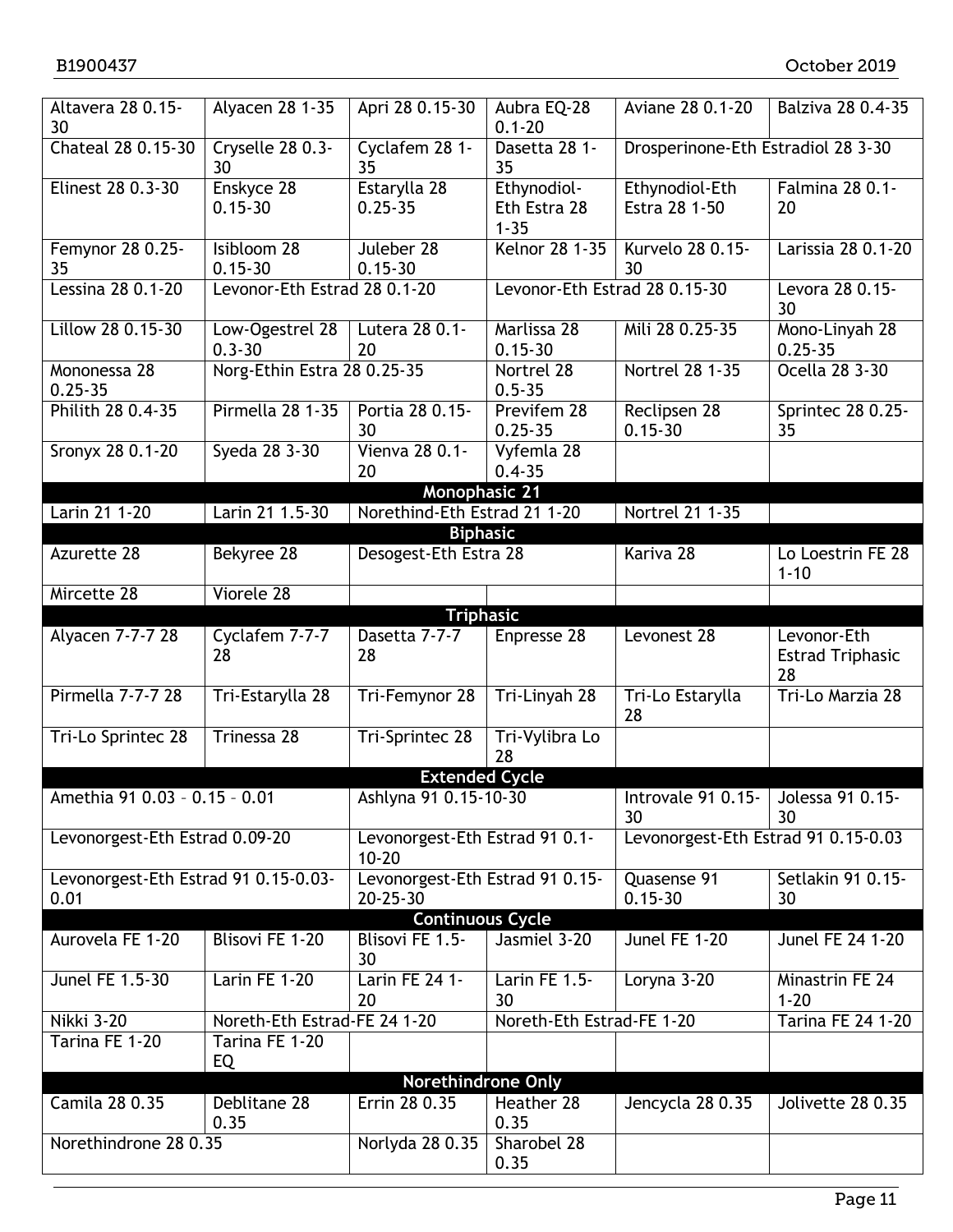**Note: Effective October 1, 2019, Methylphenidate ER tablets (generic Concerta)** and **Pregabalin capsules (generic Lyrica) will be preferred** and brand Concerta tablets and brand Lyrica capsules will be nonpreferred. Brand and generic stimulants require age, diagnosis and daily maximum dose limits to be met for approval; brand Concerta tablets and Lyrica capsules will require a Prior Authorization.

Refer to the [Preferred Drug List](https://www.colorado.gov/pacific/sites/default/files/10-1-19%20PDL%20final_V3.pdf) on the [Pharmacy Resources web page](https://www.colorado.gov/hcpf/pharmacy-resources) for details.

**Pharmacy and Therapeutics (P&T) Committee Meeting:** 

Tuesday, October 8, 2019

1:00 p.m. - 5:00 p.m. MT

303 E 17th Ave

Denver, CO 80203

7th Floor Conference Rooms 7A, 7B, 7C



The meeting agenda can be found on the [Pharmacy and Therapeutics \(P&T\)](https://www.colorado.gov/pacific/hcpf/pharmacy-and-therapeutics-committee)  [Committee web page](https://www.colorado.gov/pacific/hcpf/pharmacy-and-therapeutics-committee) under the 2019 Meeting Schedule & Handouts drop-down.

#### **P&T Committee Open Positions:**

The P&T Committee has openings for the following positions for January 2020: Pharmacist (2 positions), Other Specialty Physician (3 positions) and Member Representative (1 position).

The actively practicing pharmacist or physician or member representative shall serve two-year terms. Duties, membership and other term details can be found on the [Pharmacy and Therapeutics \(P&T\)](https://www.colorado.gov/pacific/hcpf/pharmacy-and-therapeutics-committee)  [Committee web page](https://www.colorado.gov/pacific/hcpf/pharmacy-and-therapeutics-committee) in the [Policies and Procedures Manual,](https://www.colorado.gov/pacific/sites/default/files/PT%20committee%20Policy_Policy%20and%20Procedures_Jan2019.pdf) accessible under the Our Members drop-down section.

Interested applicants should send a resume or curriculum vitae (CV) along with a completed [Conflict of](https://www.colorado.gov/pacific/sites/default/files/PT%20Conflict%20of%20interest%20form%20Sept19.pdf)  [Interest Form](https://www.colorado.gov/pacific/sites/default/files/PT%20Conflict%20of%20interest%20form%20Sept19.pdf) (located on the [Pharmacy and Therapeutics \(P&T\) Committee web page](https://www.colorado.gov/pacific/hcpf/pharmacy-and-therapeutics-committee) under the Contact Us/Join Us drop-down section) to Brittany Schock at Brittany. Schock@state.co.us, or mail to 1570 Grant Ave, Denver, CO 80203, or fax 303-866-3590. The deadline for this submission is October 25, 2019.

#### **Emergency Supply May Be Requested for Drugs Requiring Prior Authorization (PA)**

PA requests submitted by phone and fax are processed within 24 hours of receipt by Magellan. If additional information is required by Magellan for the decision (approval or denial), then the prior authorization request may not be finalized within 24 hours. In this case, the prescriber is asked for the additional information to be provided.

If pharmacist determines that a member needs an emergency supply during the time needed for a PA request to be completed by the provider, the pharmacist may request an override for a 3-day supply, allowable for most medications.

To request a 3-day override for emergency situations while a PA is being processed, contact the Magellan Rx Pharmacy Call Center at 1-800-424-5725, which is available 24 hours a day, 7 days a week. PAs and emergency 3-day supplies can be phoned at 1-800-424-5725 or faxed to 1-888-424-5881 to the Magellan Rx Pharmacy Call Center. Reference [Appendix P](https://www.colorado.gov/pacific/sites/default/files/Appendix%20P%2010.01.19%20V6.pdf) on the [Pharmacy Resources web page](https://www.colorado.gov/hcpf/pharmacy-resources) for more information.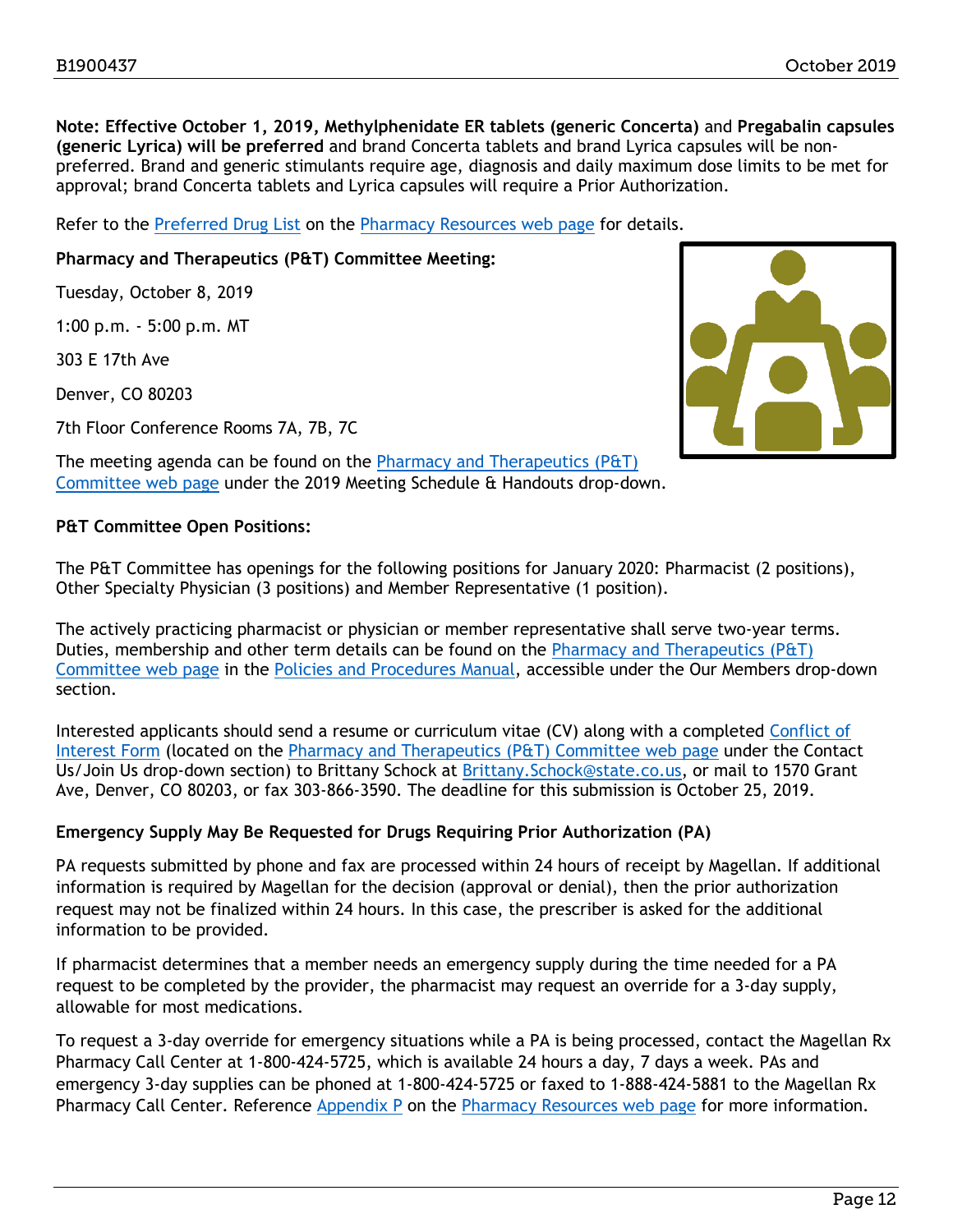## Pharmacy Providers

### Total Annual Prescription Volume (TAPV) Survey

<span id="page-12-1"></span><span id="page-12-0"></span>The Department has contracted with Myers and Stauffer to conduct the TAPV survey of pharmacy providers. The prescription volume information submitted by most pharmacy types will be used to determine their dispensing fee for the 2020 calendar year.

Pharmacies which meet the regulatory definition of a Government or Rural Pharmacy will have their dispensing fee determined by their pharmacy type (per 10 CCR 2505-10, Sections 8.800.1 and 8.800.13).

Myers and Stauffer will distribute the surveys to pharmacy providers starting September 30, 2019, and completed surveys must be returned to Myers and Stauffer by October 31, 2019. Pharmacy providers (other than Government or Rural Pharmacies) which do not participate in the prescription volume survey will be placed in the lowest dispensing fee tier (\$9.31).

Completed surveys can be submitted to Myers and Stauffer via email at [pharmacy@mslc.com,](mailto:pharmacy@mslc.com) postal mail at 9265 Counselors Row, Suite 100, Indianapolis, IN 46240, or fax at (317) 566-3203. If not a Government or Rural pharmacy and a survey request was not received, please contact the Myers and Stauffer Pharmacy Help Desk at 800-591-1183 or at the [pharmacy@mslc.com](mailto:pharmacy@mslc.com) to request a survey form.

| Total Annual Prescription Volume | <b>Dispensing Fee</b> |  |
|----------------------------------|-----------------------|--|
| $0 - 59,999$ TAPV                | \$13.40               |  |
| $60,000 - 89,999$ TAPV           | \$11.49               |  |
| $90,000 - 109,999$ TAPV          | \$10.25               |  |
| 110,000+ TAPV                    | 59.31                 |  |
| <b>Rural Pharmacy</b>            | \$14.14               |  |
| Government Pharmacy              | \$0.00                |  |

Contact the Pharmacy Section at [Colorado.SMAC@state.co.us](mailto:Colorado.SMAC@state.co.us) with any questions regarding the survey.

#### **Prescription Drug Acquisition Cost (AAC) Survey**

The Department has also contracted with Myers and Stauffer to conduct ongoing acquisition cost surveys for prescription drugs. The Department strongly encourages the participation of all selected pharmacy providers to ensure that AAC reimbursement rates adequately reflect the purchase conditions faced in the market today by Colorado providers. Initial surveys were sent via postal mail on September 30, 2019, to a randomly selected group of pharmacy providers.

Purchase invoices can be submitted to Myers and Stauffer via email at [pharmacy@mslc.com;](mailto:pharmacy@mslc.com) postal mail at 9265 Counselors Row, Suite 100, Indianapolis, IN 46240; or fax at (317)-566-3203. For general inquiries, please contact the Myers and Stauffer Pharmacy Help Desk at 800-591-1183 or at the email listed above. Please note, all submitted invoice data will remain strictly confidential.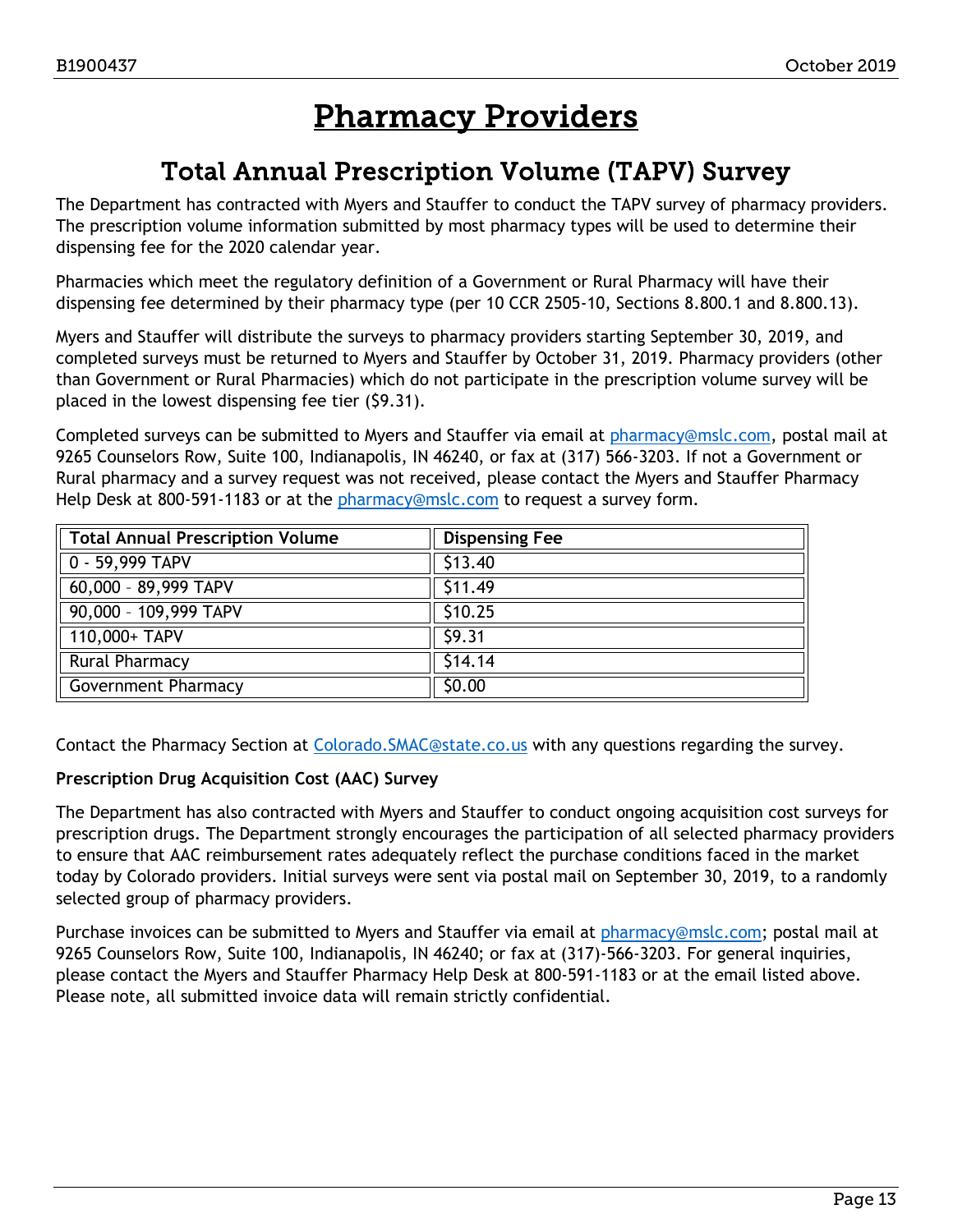## Pharmacy Providers, Physician Services

### Tobacco Cessation Reminder

<span id="page-13-2"></span><span id="page-13-0"></span>Providers are reminded that all first-line smoking cessation medication therapies are eligible for coverage without a prior authorization. This includes:

- Bupropion SR (Zyban®)
- Nicotine patches, gum, lozenges and inhalers
- Varenicline (Chantix®)



Free resources for all smokers and providers are available through the Colorado [Quitline](http://www.coquitline.org/) or 1-800-QUIT-NOW.

Additional information on coverage for smoking cessation medications can be found in [Appendix P,](https://www.colorado.gov/pacific/sites/default/files/Appendix%20P%2010.01.19%20V6.pdf) available on the [Pharmacy Resources web page.](https://www.colorado.gov/hcpf/pharmacy-resources)

Information on this topic was previously published in the [November 2018 Provider](https://www.colorado.gov/pacific/sites/default/files/Bulletin_1118_B1800423.pdf)  [Bulletin \(B1800423\).](https://www.colorado.gov/pacific/sites/default/files/Bulletin_1118_B1800423.pdf)

## <span id="page-13-3"></span>Physician-Administered Drug (PAD) Providers

### PAD Billing Guidance

<span id="page-13-1"></span>PADs billed need to include:

- 1. Procedure code (Healthcare Common Procedure Coding System (HCPCS))
	- a. Can include miscellaneous or unlisted J codes and temporary and permanent drug related Q, C, and J codes
- 2. National Drug Code (NDC) of the drug administered
	- a. NDC must be in 11-digit format with no spaces, hyphens or other characters
		- i. If NDC on PAD does not include an 11-digit NDC, provider must add zeros to maintain 5-4-2 formatting
			- 1.  $XXX-XXX-XX = 0XXX-XXX-XXX-XX$
			- 2.  $XXXXX-XXX-XX = XXXXX-0XXX-XX$
			- 3.  $XXXX-XXXX-X = XXXXX-XXXX-0X$
- 3. HCPCS units
	- a. For miscellaneous J codes, use HCPCS unit of 1
	- b. For all other PADs, refer to [Appendix X-HCPCS/NDC Crosswalk](https://www.colorado.gov/pacific/sites/default/files/Appendix%20X-HCPCS-NDC_Crosswalk%20081619.pdf) located on the Billing Manuals [web page](https://www.colorado.gov/hcpf/billing-manuals) under the Appendices drop-down for appropriate HCPCS unit billing
- 4. NDC units
	- a. Calculate the number of units administered according to the NDC labeling
- 5. NDC unit of measure qualifier
	- a. Only the following are acceptable
		- i. GR (gram): ointments, creams, inhalers or bulk powders
			- 1. This unit of measure will primarily be used in the retail pharmacy setting and not for physician-administered drug billing.
		- ii. ML (milliliter): bill if a drug comes in a vial in a liquid form or prefilled syringe
		- iii. EA (each): bill when a drug comes in a vial in powder form and must be reconstituted before administration or with certain, approved tablets, capsules or suppositories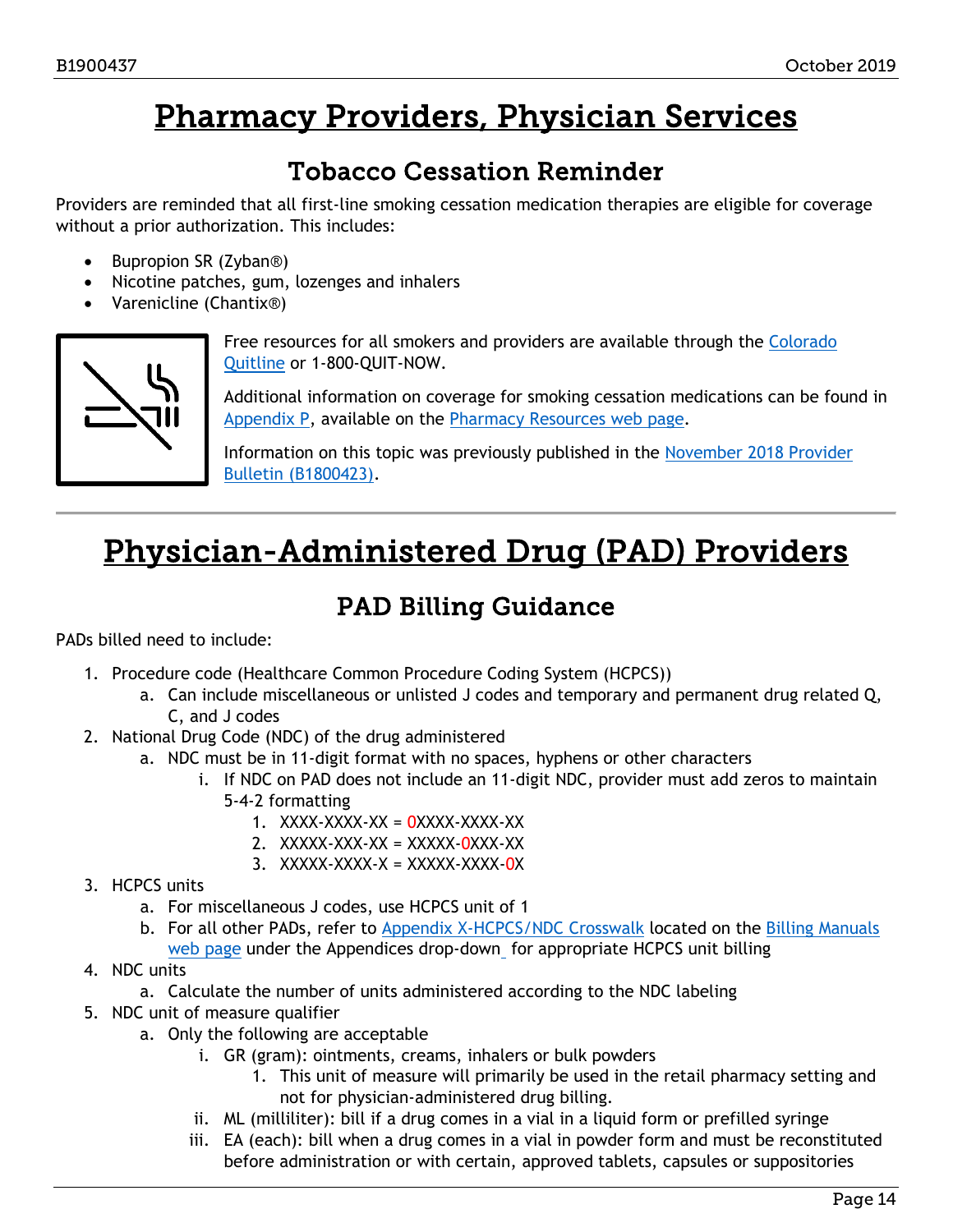- 6. For all manually priced PADs, an invoice must be attached to the claim
	- o Refer to the [PAD Fee Schedule](https://www.colorado.gov/hcpf/provider-rates-fee-schedule) located on the [Provider Rates & Fee Schedule web page](https://www.colorado.gov/hcpf/provider-rates-fee-schedule) under the Physician Administered Drug Fee Schedule drop-down for additional information on which PADs are manually priced

#### **Note:**

- If a PAD claim is billed without an NDC or with an invalid HCPCS/NDC combination, the claim will deny
	- $\circ$  Please refer to [Appendix X-HCPCS/NDC Crosswalk](https://www.colorado.gov/pacific/sites/default/files/Appendix%20X-HCPCS-NDC_Crosswalk%20081619.pdf) located on the [Billing Manuals web page](https://www.colorado.gov/hcpf/billing-manuals) under the Appendices drop-down for valid, reimbursable HCPCS/NDC combinations
- If an invoice is not attached on a manually priced PAD, the claim will deny
	- o Please refer to the [PAD Fee Schedule,](https://www.colorado.gov/hcpf/provider-rates-fee-schedule) located on the [Provider Rates & Fee Schedule web page](https://www.colorado.gov/hcpf/provider-rates-fee-schedule) under the Physician Administered Drug Fee Schedule drop-down, for additional information on which PADs are manually priced
- This policy applies to Professional, Outpatient, EPSDT, and Medicare Crossover claims
- Health First Colorado does not pay for wasted drug from single or multi-use vials; a provider must bill only for the amount of drug administered to the Health First Colorado member
- Calculating NDC Units, HCPCS units, and converting HCPCS units to NDC units
- For miscellaneous PAD codes
	- $\circ$  HCPCS units
		- Bill for a HCPCS unit of 1 when billing J3535, J3490, J3590, J7599, J7699, J7799, J7999, J8498, J8499, J8999 or J9999
		- o NDC units
			- **Example:**

| Date of service        | 12/14/2018                 |
|------------------------|----------------------------|
| Drug and dose          | Cinvanti IV 130 MG         |
| administered           |                            |
| Amount of drug to be   | 130 MG                     |
| billed                 |                            |
| Procedure code (HCPCS) | J3490                      |
| <b>HCPCS</b> units     |                            |
| NDC (11-digit format)  | 47426020101                |
| NDC description        | Cinvanti 130 MG/18 ML vial |
| <b>NDC</b> units       | 18                         |
| NDC unit of measure    | <b>ML</b>                  |

- For dates of service prior to January 1, 2019, Cinvanti is to be billed with the miscellaneous code J3490
- HCPCS unit is billed as 1 due to the use of the miscellaneous J code for the date of service
- The NDC unit of measure for a liquid, solution or suspension is ML; therefore, the amount billed must be in MLs
- In this example, the quantity administered was the total amount in the vial; therefore, the quantity for NDC units is 18
	- If the dose administered is 100 mg, then the NDC units will be billed as 14 and the NDC unit of measure will remain ML
- For permanent PAD codes
	- o Example: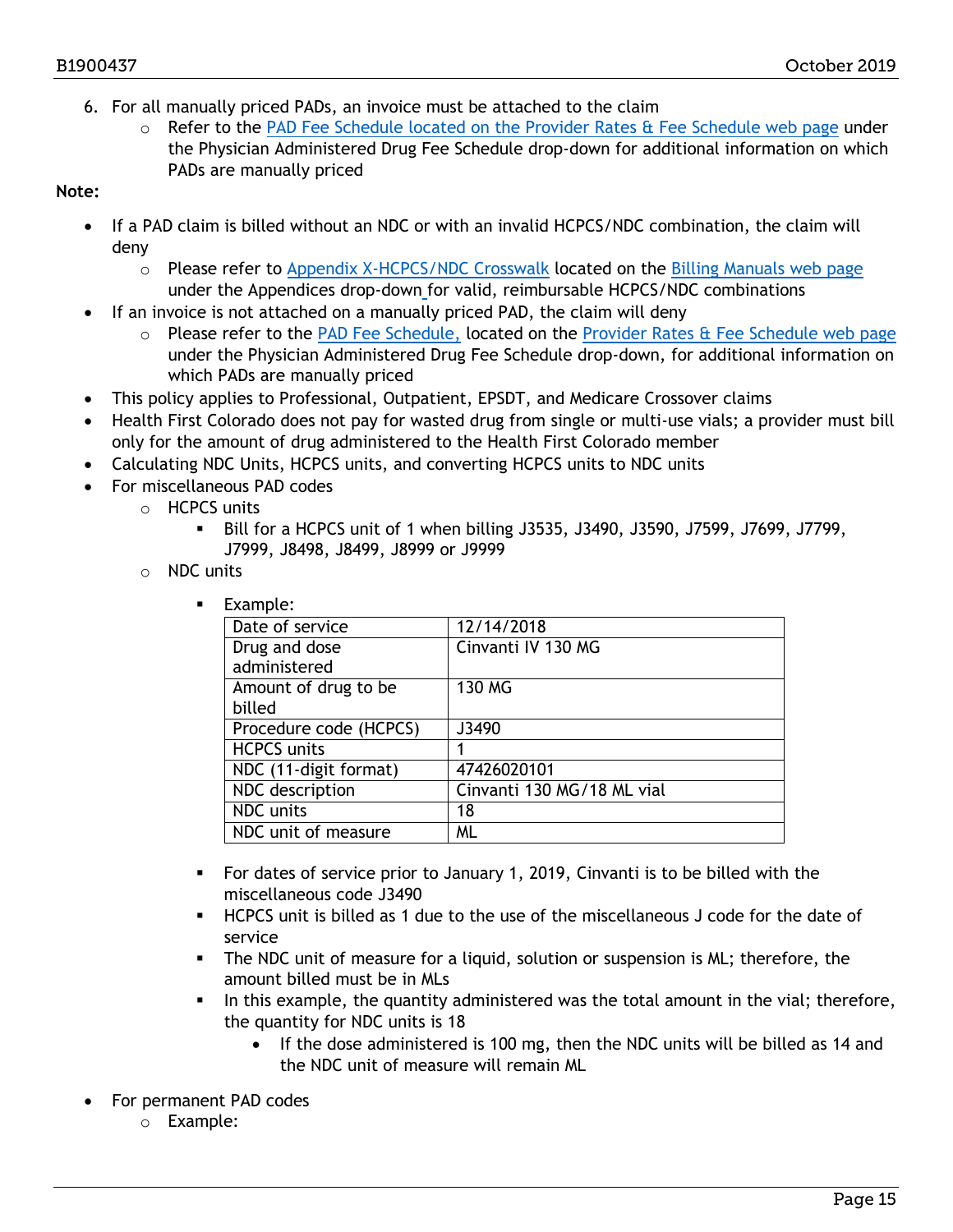| Drug and dose<br>administered | Ciprofloxacin IV 1200 MG                       |
|-------------------------------|------------------------------------------------|
| Amount of drug to be          | 1200 MG                                        |
| billed                        |                                                |
| Procedure code (HCPCS)        | J0744                                          |
| <b>HCPCS</b> description      | Ciprofloxacin for intravenous infusion, 200 MG |
| <b>HCPCS units</b>            | 6 (see explanation below)                      |
| NDC (11-digit format)         | 00409476586                                    |
| NDC description               | Ciprofloxacin 200 MG/20 ML vial                |
| <b>NDC</b> units              | 120 (see explanation below)                    |
| NDC unit of measure           | ML                                             |

- Converting HCPCS units to NDC units
	- o Example (from above): Drug and amount administered- Ciprofloxacin IV 1200 mg; HCPCS code- J0744; NDC description- Ciprofloxacin 200 mg/20 mL vl
		- The amount of the drug to be billed is 1200 MG, which is equal to 6 HCPCS units: (1200  $MG \div 200 MG = 6$
		- The NDC unit of measure for a liquid, solution or suspension is ML; therefore, the amount billed must be converted from MG to ML
		- According to the NDC description for NDC 00409-4765-86, there are 200 MG of ciprofloxacin in 20 ML of solution (200 MG/20 ML)
		- Take the amount to be billed (1200 MG) divided by the number of MG in the NDC description (200 MG): 1200 ÷ 200 = 6
		- Multiply the result (6) by the number of ML in the NDC description (20 ML) to arrive at the correct number of NDC units to be billed on the claim (120):  $6 \times 20$  ML = 120
- Additional Examples

| Drug and dose            | Zaltrap 400 MG                   |
|--------------------------|----------------------------------|
| administered             |                                  |
| Amount of drug to be     | 400 MG                           |
| billed                   |                                  |
| Procedure code (HCPCS)   | J9400                            |
| <b>HCPCS</b> description | Injection, ziv-aflibercept, 1 MG |
| <b>HCPCS units</b>       | 400                              |
| NDC (11-digit format)    | 00024584101                      |
| NDC description          | Zaltrap 200 MG/8 ML vial         |
| NDC units                | 16                               |
| NDC unit of measure      | <b>ML</b>                        |

| Drug and dose<br>administered | Cefepime 500 MG                           |
|-------------------------------|-------------------------------------------|
| Amount of drug to be          | 500 MG                                    |
| billed                        |                                           |
| Procedure code (HCPCS)        | J0692                                     |
| <b>HCPCS</b> description      | Injection, Cefepime hydrochloride, 500 MG |
| <b>HCPCS</b> units            |                                           |
| NDC (11-digit format)         | 60505083404                               |
| NDC description               | Cefepime HCL 1 GM vial                    |
| NDC units                     | 0.5                                       |
| NDC unit of measure           | EA                                        |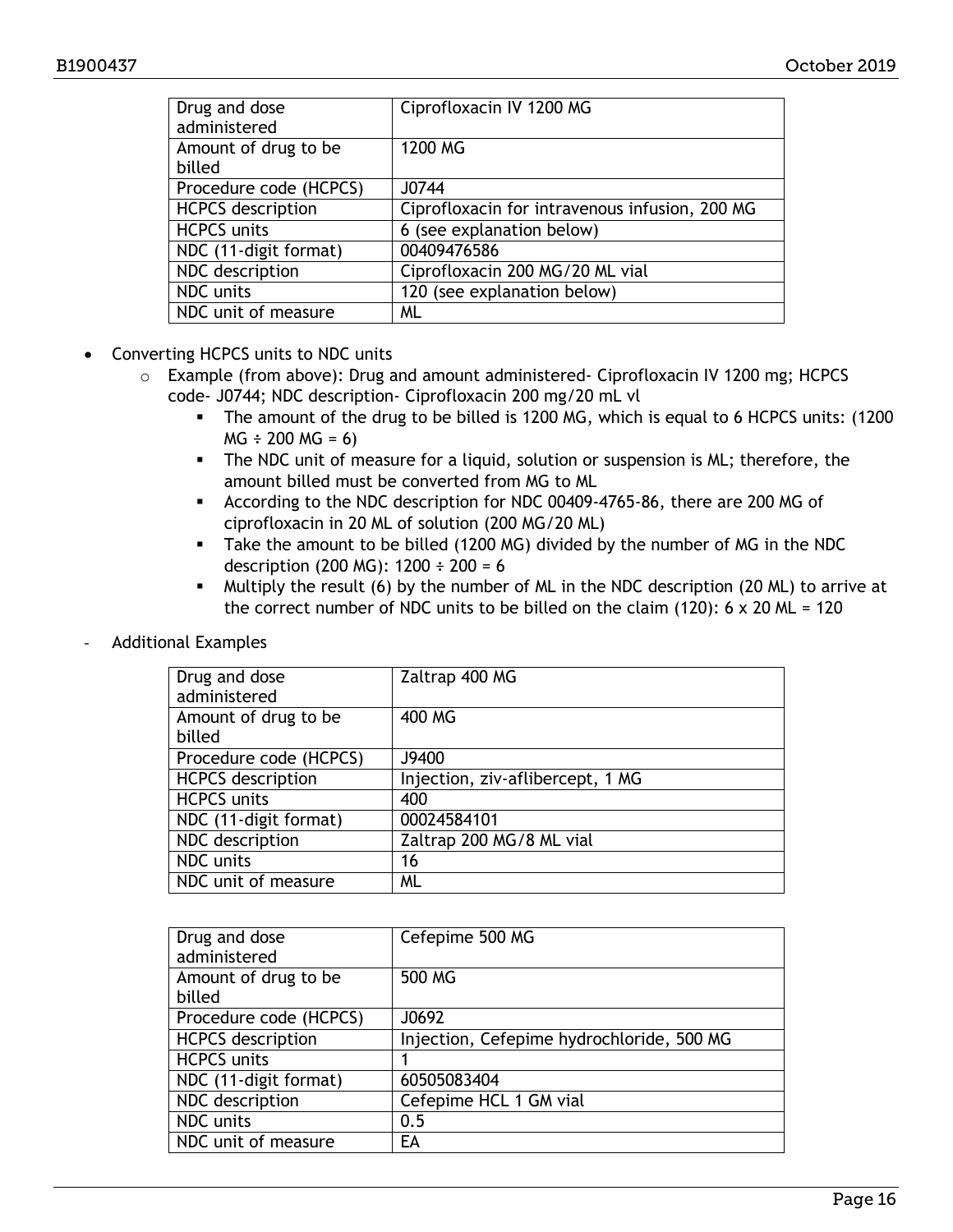| Drug and dose<br>administered  | Cefotetan 6 GM            |
|--------------------------------|---------------------------|
| Amount of drug to be<br>billed | 6 GM                      |
| Procedure code (HCPCS)         | J3490                     |
| <b>HCPCS</b> description       | <b>Unclassified Drugs</b> |
| <b>HCPCS units</b>             |                           |
| NDC (11-digit format)          | 63323038620               |
| NDC description                | Cefotetan 2 GM vial       |
| <b>NDC</b> units               |                           |
| NDC unit of measure            | EA                        |

Contact Felecia Gephart at [Felecia.Gephart@state.co.us](mailto:Felecia.Gephart@state.co.us) for more information on PAD.

### Quarter 4 Rate Updates 2019

<span id="page-16-0"></span>The Physician-Administered Drug (PAD) rates for the fourth quarter of 2019 have been updated. The new rates have a start date of October 1, 2019, and are posted to the [Provider Rates Fee Schedule web page](https://www.colorado.gov/pacific/hcpf/provider-rates-fee-schedule) under the Physician Administered Drug Fee Schedule drop-down section.

<span id="page-16-2"></span>Contact Emily Ng at Emily.Ng@state.co.us with any questions about PAD rates.

## Physician Services

### Abortion Services Update

<span id="page-16-1"></span>An abortion is a Health First Colorado covered benefit only under the three listed federal and state mandated conditions:

1) A life-endangering condition for the woman,

and in situations of

- 2) Rape or
- 3) Incest.

Effective October 1, 2019, a medicinally-induced abortion method (utilizing Mifeprex) will be an option for Health First Colorado members who request an abortion associated with a circumstance of rape or incest. This medicinal method is not available for use in situations of maternal life-endangering circumstances. All covered abortion services, including those provided by eligible Mifeprex-prescribing physicians, must be provided in licensed health care facilities.

Billing Requirements for a Medicinally-Induced Abortion:

- 1) Three HCPCS codes (S0190, S0191 and S0199) are identified for use with this abortive method.
	- a. S0190 = MIFEPREX, ORAL, 200 MG (Danco Labs, LLC)
		- i. A valid NDC number must be included with any claim
	- b. S0191=MISOPROSTOL, ORAL, 200 MCG
		- i. A valid NDC number must be included with any claim
	- c. Valid HCPCS NDC combinations can be found in Appendix X, located on the [Billing Manuals](https://www.colorado.gov/hcpf/billing-manuals)  [web page](https://www.colorado.gov/hcpf/billing-manuals) under the Appendices drop-down.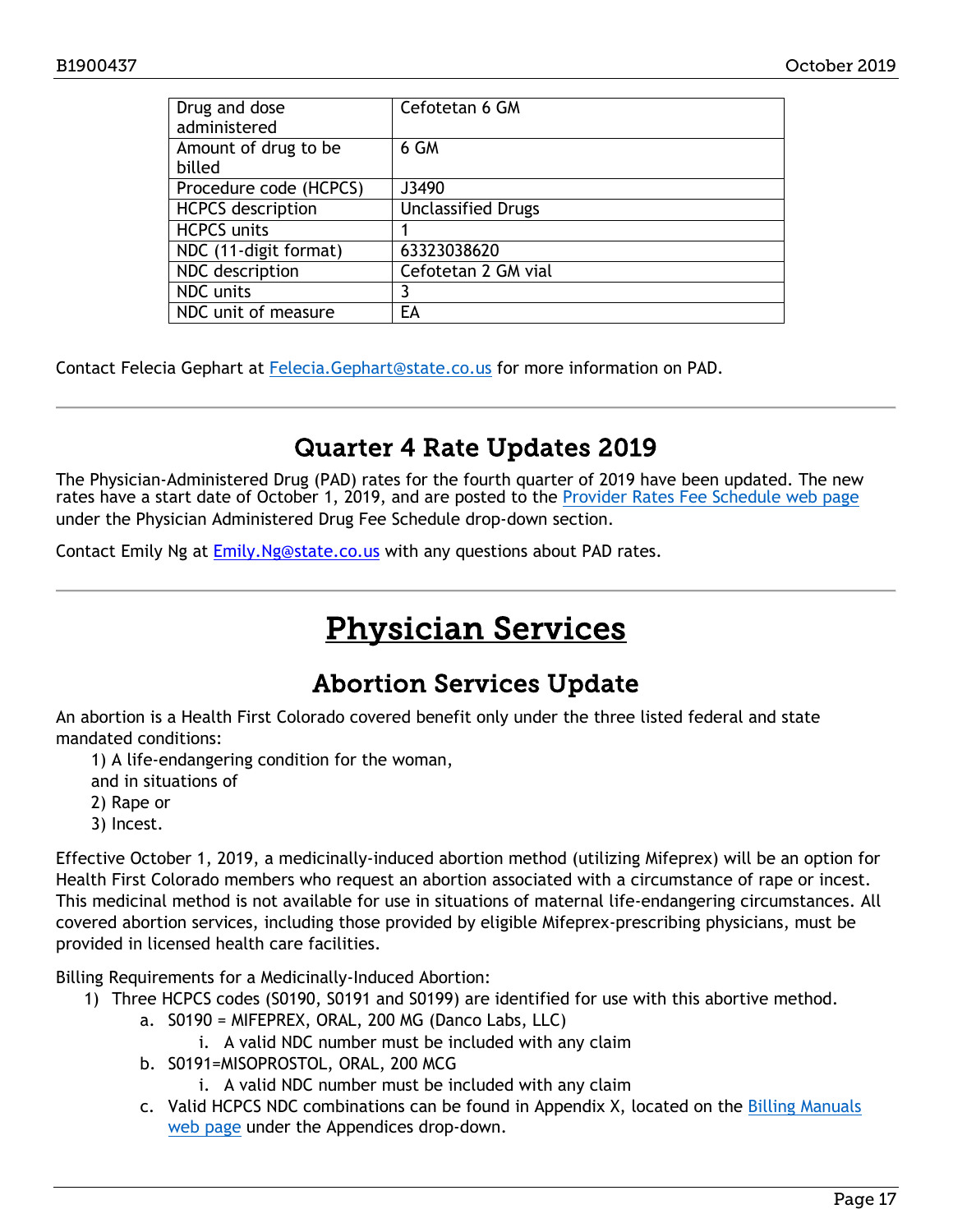- d. S0199 is used to billed for all associated medicinal abortion services (EXCLUDING the medications): S0199 = MEDICALLY INDUCED ABORTION BY ORAL INGESTION OF MEDICATION INCLUDING ALL ASSOCIATED SERVICES AND SUPPLIES (E.G., MEMBER COUNSELING, OFFICE VISITS, CONFIRMATION OF PREGNANCY BY HUMAN CHORIONIC GONADOTROPIN (hCG), ULTRASOUND TO CONFIRM DURATION OF PREGNANCY, ULTRASOUND TO CONFIRM COMPLETION OF ABORTION)
- e. S0199 covers:
	- i. Office visit #1
		- 1. Member check-in, counseling and consultation
		- 2. Confirmation of pregnancy and fetal gestational age (either by hCG or ultrasound)
	- ii. Office visit #2
		- 1. Member check-in and consultation
		- 2. Confirmation of pregnancy termination (either by hCG or ultrasound)
- f. Two billing methods and rates are identified for S0199:
	- i. S0199 (without any modifier): is billed when use of an ultrasound is **included** in the above noted services.
	- ii. S0199 (with Modifier 52): is billed when an ultrasound is NOT utilized as part of the above noted services.
- 2) Submission of a Department's Abortion Certification Statement Form is required with any abortionrelated claim. Two forms are available: 1) for a life-endangering circumstance, and 2) for a Rape or Incest circumstance. For a medicinally-induced abortion, the rape/incest identified Abortion Certification Statement Form must be utilized. **A fully completed and provider-signed Abortion Certification Statement Form is always required with any claims that include abortion-related services**.

The [Certification Statement for Abortion to Save the Life of the Mother](https://www.colorado.gov/pacific/sites/default/files/Abortion-Life_of_Mother_Final.pdf) and the [Certification Statement for](https://www.colorado.gov/pacific/sites/default/files/Abortion-Assault_Incest_Mifeprex.pdf)  [Abortion for Sexual Assault \(Rape\) or Incest](https://www.colorado.gov/pacific/sites/default/files/Abortion-Assault_Incest_Mifeprex.pdf) forms are available on [the Provider Forms web page](https://www.colorado.gov/hcpf/provider-forms) under Claim Forms and Attachments > Women's Health drop-down sections.

## Provider Billing Training Sessions

### <span id="page-17-1"></span><span id="page-17-0"></span>October and November 2019 Provider Billing Training Sessions

Providers are invited to participate in training sessions for an overview of Health First Colorado billing instructions and procedures. The current and following months' workshop calendars are shown below.

#### **Who Should Attend?**

Staff who submit claims, are new to billing Health First Colorado services, or need a billing refresher course should consider attending one or more of the following provider training sessions.

The UB-04 and CMS 1500 training sessions provide high-level overviews of claim submission, prior authorizations, navigating the [Department's website,](https://www.colorado.gov/hcpf/) using the [Provider Web Portal,](https://colorado-hcp-portal.xco.dcs-usps.com/hcp/provider/Home/tabid/135/Default.aspx) and more. For a preview of the training materials used in these sessions, refer to the [UB-04 Beginning](https://www.colorado.gov/pacific/sites/default/files/UB-04%20Beginning%20Billing%20Provider%20Workshop%20v1.8.1.pdf) Billing Workshop and CMS 1500 [Beginning Billing Workshop,](https://www.colorado.gov/pacific/sites/default/files/CMS%201500%20Beginning%20Billing%20Provider%20Workshop%20v1.9.1.pdf) available on the [Provider Training web page](https://www.colorado.gov/pacific/hcpf/provider-training) under the Billing Training and Workshops drop-down section.

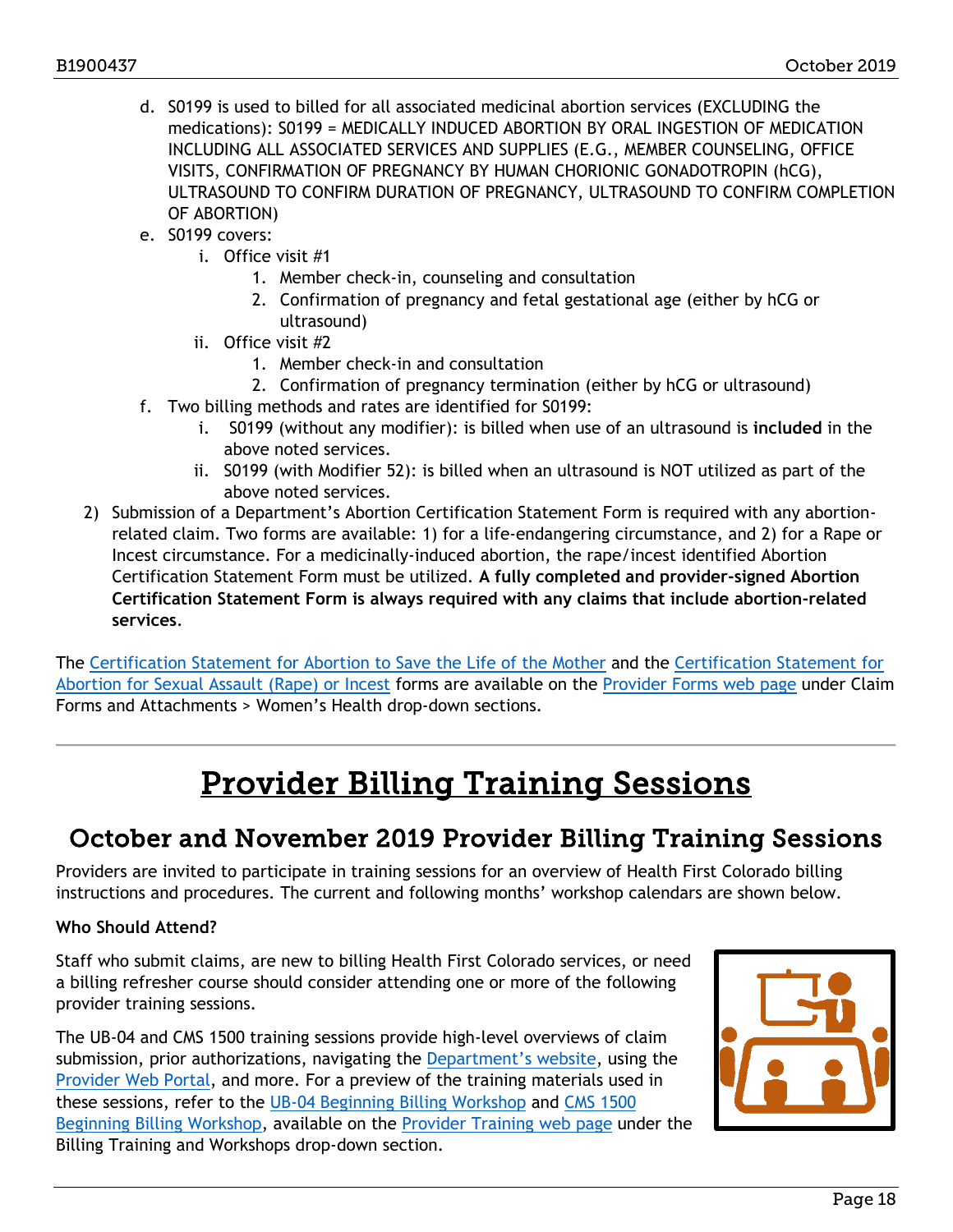Specialty training sessions provide more training for that particular provider specialty group. Providers are advised to attend a UB-04 or CMS 1500 training session prior to attending a specialty training. For a preview of the training materials used for specialty sessions, visit the [Provider Training web page](https://www.colorado.gov/pacific/hcpf/provider-training) and open the Billing Training and Workshops drop-down section.

For more training materials on navigating the Provider Web Portal, refer to the Provider Web Portal Quick Guides available on the [Quick Guides and Webinars web page.](https://www.colorado.gov/hcpf/interchange-resources)

**Note:** Trainings may end prior to 11:30 a.m. MT. Time has been allotted for questions at the end of each session.

| Sunday          | Monday         | Tuesday         | Wednesday       | Thursday                                                                                              | Friday          | Saturday        |
|-----------------|----------------|-----------------|-----------------|-------------------------------------------------------------------------------------------------------|-----------------|-----------------|
|                 |                | 1               | $\overline{2}$  | 3                                                                                                     | 4               | 5               |
| 6               | $\overline{7}$ | 8               | 9               | 10                                                                                                    | 11              | 12              |
| $\overline{13}$ | 14             | $\overline{15}$ | $\overline{16}$ | 17<br><b>CMS 1500</b><br>Provider<br><b>Workshop</b><br>$9:00 a.m. -$<br>$11:30$ a.m.<br>MT           | $\overline{18}$ | 19              |
| 20              | 21             | $\overline{22}$ | $\overline{23}$ | $\overline{24}$<br><b>UB-04</b><br>Provider<br><b>Workshop</b><br>$9:00 a.m. -$<br>$11:30$ a.m.<br>MT | $\overline{25}$ | $\overline{26}$ |

#### **October 2019**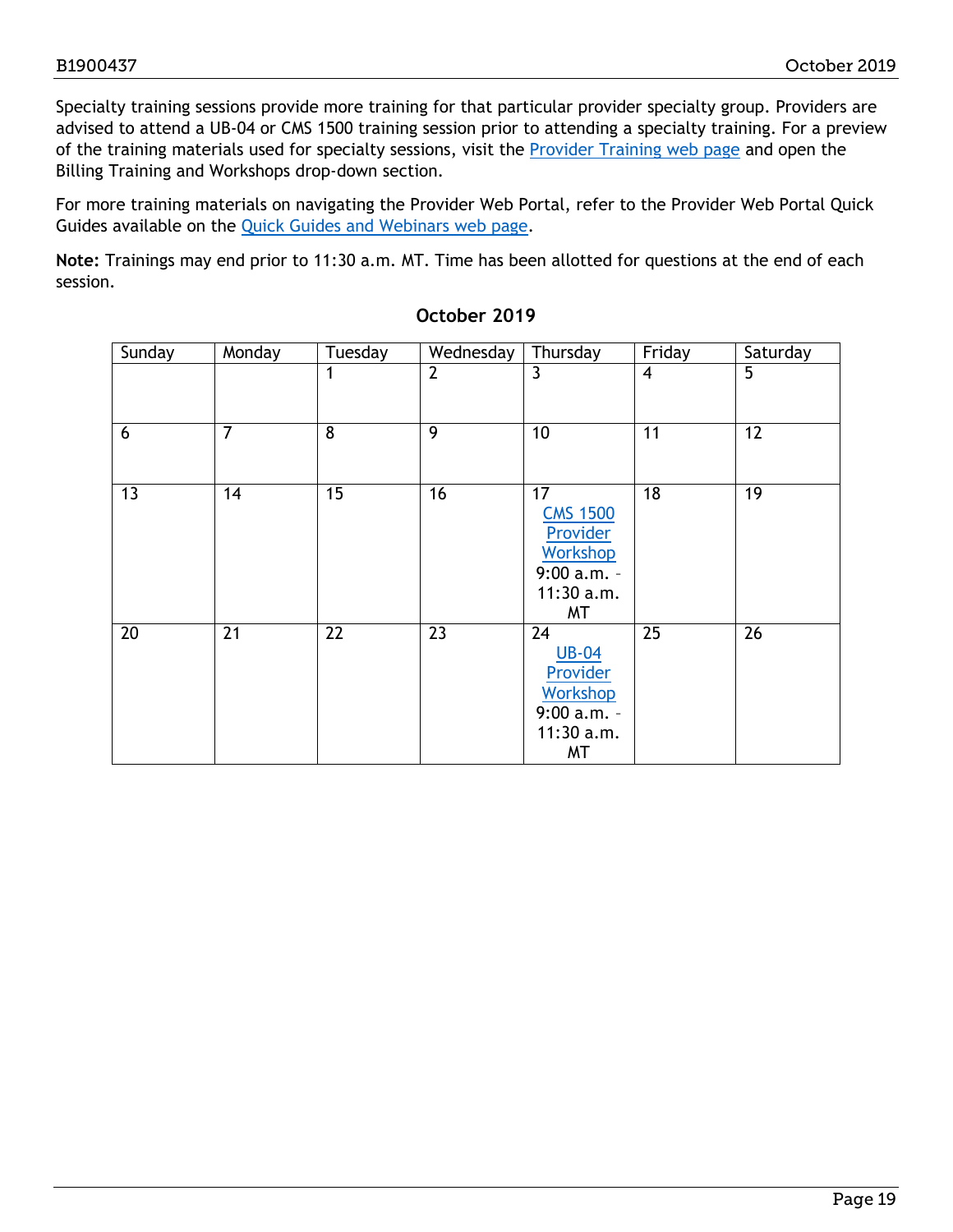| Sunday          | Monday          | Tuesday         | Wednesday       | Thursday                                                                                              | Friday          | Saturday        |
|-----------------|-----------------|-----------------|-----------------|-------------------------------------------------------------------------------------------------------|-----------------|-----------------|
|                 |                 |                 |                 |                                                                                                       | 1               | $\overline{2}$  |
| $\overline{3}$  | $\overline{4}$  | 5               | 6               | $\overline{7}$<br><b>CMS 1500</b><br>Provider<br><b>Workshop</b><br>$9:00 a.m. -$<br>11:30 a.m.<br>MT | 8               | 9               |
| 10              | 11              | $\overline{12}$ | $\overline{13}$ | 14                                                                                                    | $\overline{15}$ | 16              |
| $\overline{17}$ | $\overline{18}$ | 19              | $\overline{20}$ | $\overline{21}$<br><b>UB-04</b><br>Provider<br><b>Workshop</b><br>$9:00$ a.m. -<br>11:30 a.m.<br>MT   | $\overline{22}$ | $\overline{23}$ |

#### **November 2019**

#### **Live Webinar Registration**

Register for a live webinar by clicking the title of the desired training session in the calendar above and completing the webinar registration form. An automated response will confirm the reservation. Do **not** register via these links if planning to attend a training session in person at the DXC office (see instructions below for RSVPing to attend in person).

For questions or issues regarding webinar registration, email [co.training@dxc.com](mailto:co.training@dxc.com) with the subject line "Webinar Help." Include a description of the issue being experienced, name and contact information (email address and phone number), and the name and date of the webinar(s) to be attended. Allow up to 2-3 business days to receive a response.

#### **In-Person Training Registration**

Providers who would like to attend a training session **in person** should RSVP to [co.training@dxc.com](mailto:co.training@dxc.com) by noon the day prior to the training, with the subject line "In-Person RSVP." Please include attendee name(s), organization, contact information (email address and phone number), and the name and date of the training session(s) to be attended. Allow up to 2-3 business days to receive a confirmation for in-person training reservations. Do not send an RSVP via email unless planning on attending **in person.**

In-person training sessions will be held at the following address:

DXC Technology Office Civic Center Plaza 1560 Broadway St, Suite 600 Denver, CO 80202

#### **Parking and Transportation**

Free parking is not provided, and parking is limited in the downtown Denver area. Commercial parking lots are available throughout the downtown area. The daily rates range between \$5 and \$20. Carpooling and